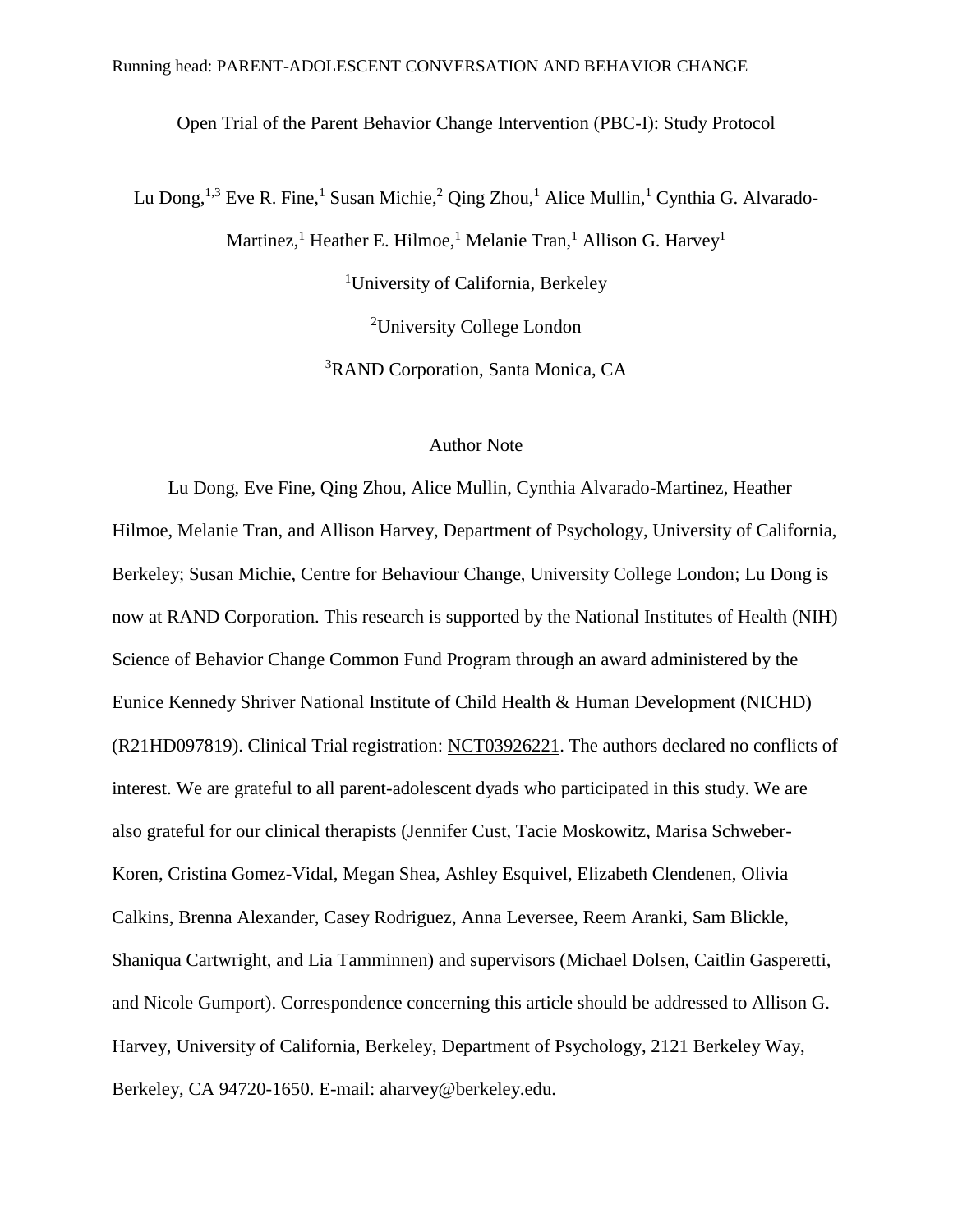# **Abstract**

*Objective:* Parents have profound impacts on adolescents' health behaviors. Yet parents receive minimal training in the elements of conversations that optimally inspire their children toward engaging in healthy behaviors. The current study examines a novel interpersonal target: parentadolescent conversations about adolescent health behavior change. Derived from advances in the science of behavior change, the Parent Behavior Change Intervention (PBC-I) contains conversational elements (e.g., behavior change techniques, positive communication strategies) hypothesized to reduce parent-adolescent coercion and conflict and facilitate upward spirals of healthy behavior change in adolescents. *Methods/Design:* The first phase of the study involves the development of the PBC-I in a small case series  $(N = 12 \text{ dyads})$ . The second phase involves an open trial of the PBC-I ( $N = 36$  dyads). Adolescents will receive six, 50-min sessions of the Transdiagnostic Sleep and Circadian Intervention (TranS-C) to improve sleep while their parents receive six, 50-min sessions of the PBC-I. Parent-adolescent dyads will be assessed before and after the intervention. The primary analysis will examine whether postintervention use of behavior change techniques and positive communication strategies by parents is higher than preintervention use and whether increased use by parents predicts more positive conversational behaviors, less parent-adolescent conflict, higher adolescent motivation for change, and improved adolescent sleep. *Discussion:* This research provides an initial test of the hypothesis that improving the parent-adolescent conversation will improve adolescent sleep health behavior. While sleep-related health behaviors are the focus of this study, the research is designed to be relevant to a broad range of health behavior change in young people. *Keywords*: adolescence, sleep, parent intervention, behavior change techniques TRIAL REGISTRATION: [NCT03926221.](https://clinicaltrials.gov/ct2/show/NCT03926221) Registered on April 24, 2019.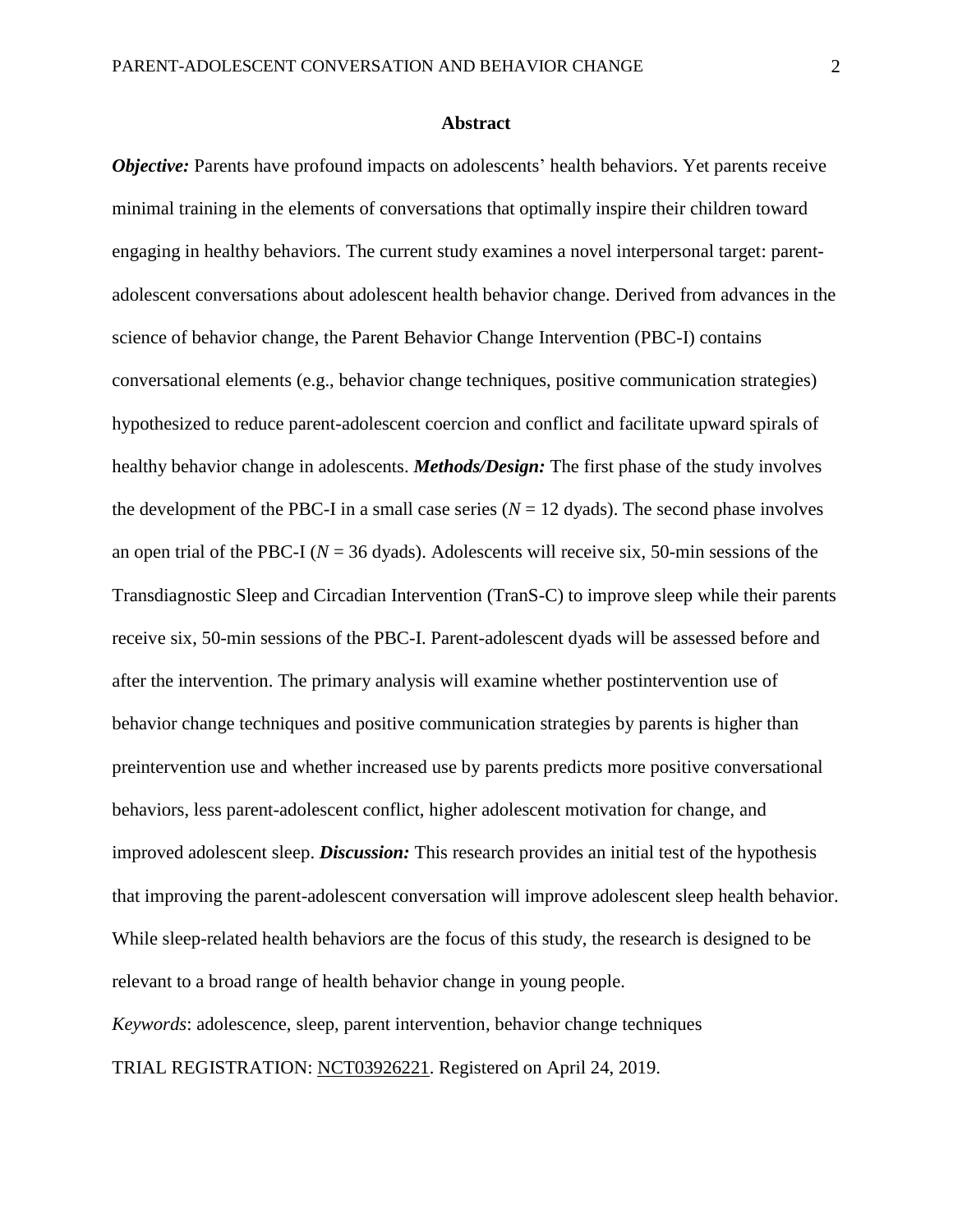# **Open Trial of the Parent Behavior Change Intervention (PBC-I): Study Protocol**

Adolescence is a period of considerable risk and vulnerability (Steinberg et al., 2015). It is also when future patterns, habits, and tendencies are established. Hence, an urgent need exists to identify novel modifiable contributors to risk and vulnerability among adolescents. The goal of this article is to describe the rationale and the treatment development process for a new program of research that aims to investigate two promising intervention targets to reduce health risks and increase sustainable health behaviors in youth: parent-adolescent conversations and sleep health.

#### **Rationale for Focusing on Parent-Adolescent Conversation**

Parent-adolescent conversation is an important contributor to the health choices of adolescents, including alcohol use (Reimuller, Hussong, & Ennett, 2011), smoking experimentation (White, 2012), risk-taking behavior (Wilson & Donenberg, 2004), and sexual health behavior (Widman, Choukas-Bradley, Noar, Nesi, & Garrett, 2016). High levels of coercion and conflict within parent-adolescent dyads are associated with negative adolescent outcomes, from greater internalizing behaviors such as avoidance (e.g., Saxbe, Ramos, Timmons, Rodriguez, & Margolin, 2014) and externalizing behaviors such as aggression (e.g., Ehrlich, Dykas, & Cassidy, 2012; Klahr, Rueter, McGue, Iacono, & Alexandra Burt, 2011) to declines in academic achievement (Dotterer, Hoffman, Crouter, & McHale, 2008), whereas moderate levels of conflict are associated with more positive outcomes (Smetana, Campione-Barr, & Metzger, 2006). On the other hand, more positive parent-adolescent communication and parental warmth were associated with a broad range of health domains, including less substance use and risky behaviors (Piko & Balázs, 2012), better eating habits and less weight problems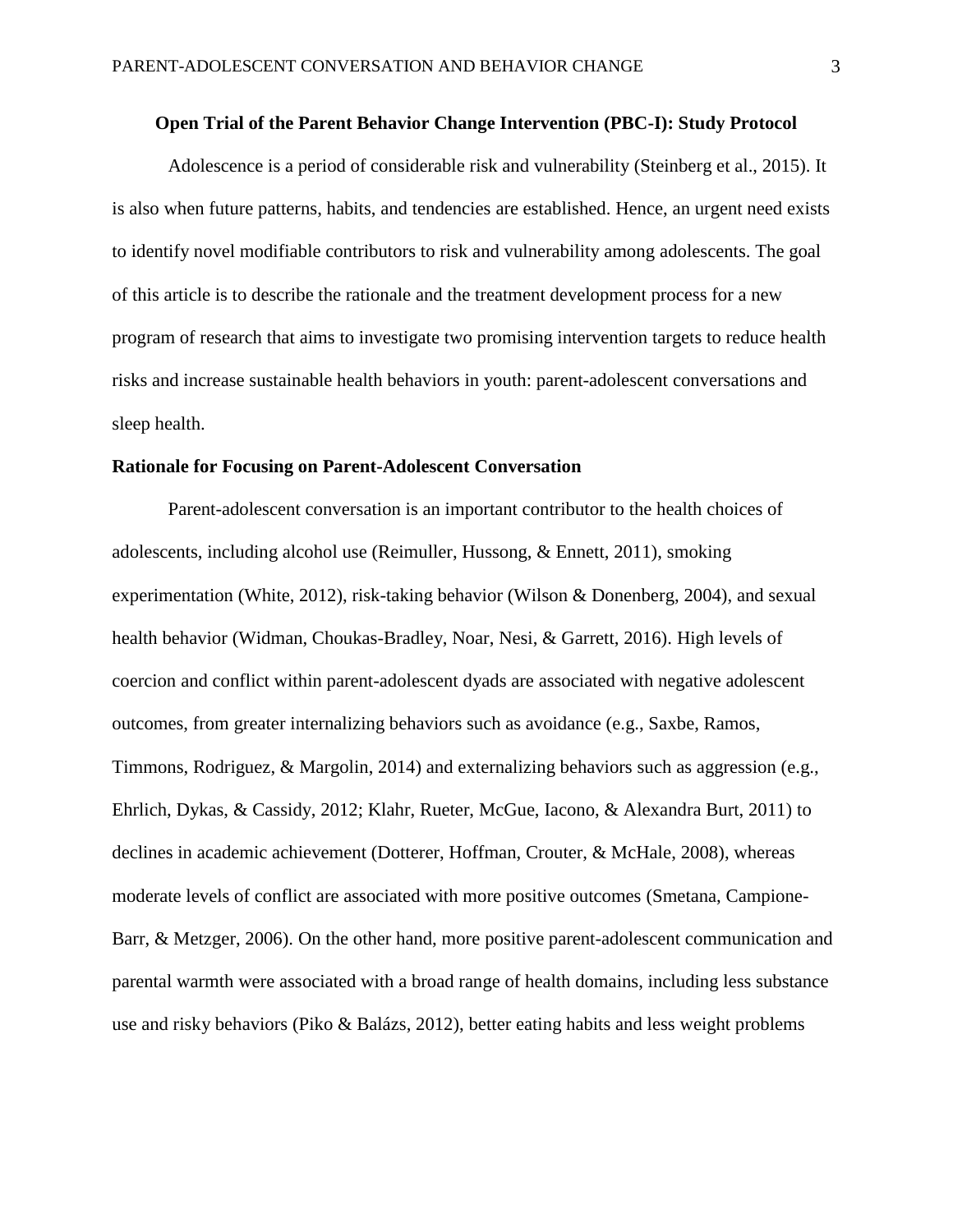(Pearson, Atkin, Biddle, Gorely, & Edwardson, 2010), and better sleep (Brand, Hatzinger, Beck, & Holsboer-Trachsler, 2009).

Despite this evidence, parents receive minimal training in the specific elements of conversations that optimally inspire their children to engage in healthy behaviors. Progress has been made in terms of health professionals using parents as change agents to promote adolescent sexual health and prevent unintended pregnancies (Gavin, Williams, Rivera, & Lachance, 2015; Jaccard & Dittus, 1991; Jaccard & Levitz, 2015). However, relative to preventing problem behaviors, little research is available on increasing health behaviors in adolescents, such as sleeppromoting behaviors, through parent-based interventions. Hence, the current study examines a novel interpersonal target, namely, to pinpoint the micro-mechanisms of parent-adolescent conversations about behavior change that may improve parent-adolescent conversations, lessen coercion and conflict, as a first step toward harnessing the role parents could play in promoting sustainable health behaviors in their adolescents.

#### **Rationale for Focusing on Sleep as the Target Health Behavior**

On average, adolescents sleep 7 hours each night during the school year (Asarnow, McGlinchey, & Harvey, 2014), falling 2.25 hours short of the recommended 9.25 hours (Carskadon et al., 1980; Matricciani, Blunden, Rigney, Williams, & Olds, 2013). One major contributor to this sleep deprivation is the "eveningness" circadian preference, which affects approximately 40% of adolescents (Carskadon, Acebo, Richardson, Tate, & Seifer, 1997; Roenneberg et al., 2004). Eveningness refers to a delayed sleep-wake schedule; combined with early school start times, it leads to sleep deprivation and sleep variability from weekdays to weekends (Crowley, Acebo, & Carskadon, 2007; Gradisar et al., 2013). This is of concern because adequate sleep is critical for optimal brain development (Tarokh, Saletin, & Carskadon,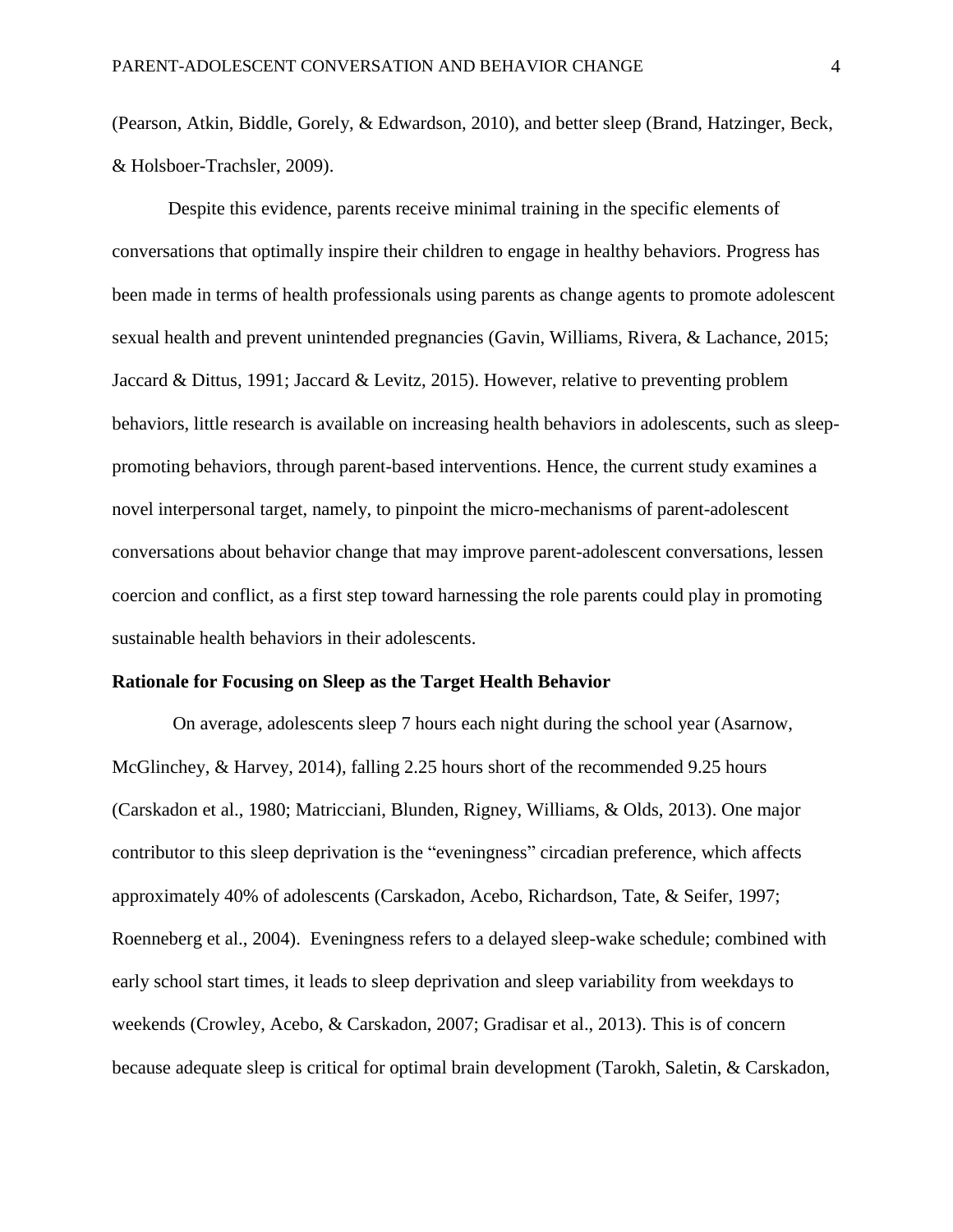2016). Also, eveningness is consistently associated with problems in emotional (Gau et al., 2007), cognitive (Goldstein, Hahn, Hasher, Wiprzycka, & Zelazo, 2007; Short, Gradisar, Lack, & Wright, 2013), behavioral (e.g., Adan, Natale, Caci, & Prat, 2010; Negriff, Dorn, Pabst, & Susman, 2011), social, and physical health domains (Miller, Lumeng, & LeBourgeois, 2015; Schaal, Peter, & Randler, 2010).

While the biological shift toward eveningness may be difficult to modify, a novel behavioral sleep intervention—the Transdiagnostic Intervention for Sleep and Circadian Rhythms (TranS-C)—has been designed to modify psychosocial, behavioral, and cognitive contributors to eveningness, such as technology use around nighttime and irregular bedtimes and waketimes from weekdays to weekends (Harvey, 2016; Harvey & Buysse, 2017; Harvey et al., 2018). Consistent with research documenting the effectiveness of sleep interventions for youth, a recent randomized controlled trial showed that TranS-C, relative to psychoeducation, effectively reduced eveningness and improved sleep in adolescents (Dong, Gumport, Martinez, & Harvey, 2019; Harvey et al., 2018). During the initial phase of the TranS-C implementation, parents were invited to join the final 5-10 minutes of each 50-minute session to promote acceptance and reinforcement of change. It became apparent that these parent-adolescent conversations could become strikingly negative, coercive, and conflictual, which motivated the current research. One goal of the current research is to develop a parent intervention to supplement TranS-C in which parents are taught to use effective behavior change techniques (BCTs) and positive communication strategies with their adolescents to promote better sleep.

# **Theoretical Background**

Little is known about how parents shape their adolescents' sleep health behaviors through daily conversations. As adolescents take greater control of their own sleep, relative to younger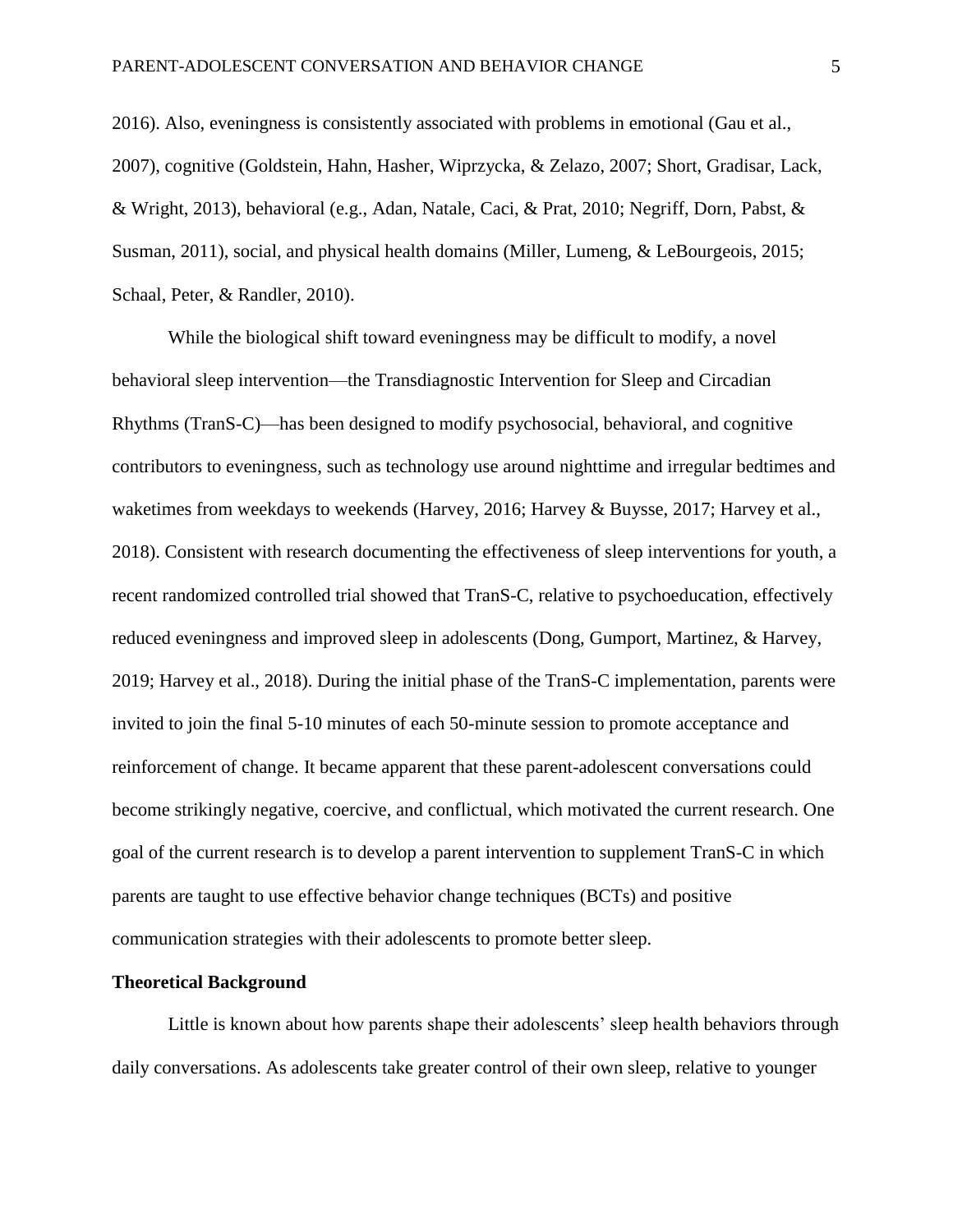children, parent-adolescent conversations about sleep may be an important sleep-related socialization target used by parents. As shown in Figure 1 and based on prior work (Brand, Gerber, Hatzinger, Beck, & Holsboer-Trachsler, 2009; Brand, Hatzinger, et al., 2009; Erath & Tu, 2011), the Parent Behavior Change Intervention (PBC-I) is predicted to increase parental use of BCTs and positive conversational behavior and thereby improve parent-adolescent conversations about sleep, reduce coercion and conflict in parent-adolescent conversations, and promote an authoritative parenting style. Improved parent-adolescent communication is theoretically predicted to increase adolescents' motivation for making health behavior changes. Moreover, by teaching parents how to deliver BCTs and positive communication strategies, the intervention is expected to promote more positive parent-adolescent conversation about behavior change (e.g., using BCTs such as problem solving to identify and overcome barriers to change, instead of nagging or yelling) that, in turn, is hypothesized to contribute to adolescents' sustainable healthy sleep behaviors by supporting emotion regulation and self-regulation (El-Sheikh et al., 2009; Erath & Tu, 2011; Hessler & Katz, 2010; Lohaus, Vierhaus, & Ball, 2009). Several important factors are recognized in this model: (a) the predicted effect of factors such as family economic stressors as well as parent stress and psychopathology on uptake of the intervention (El-Sheikh et al., 2013; El-Sheikh, Kelly, Bagley, & Wetter, 2012); (b) the potential for reciprocal effects of teen sleep-related health behaviors on parent-adolescent conversation, coercion and conflict, and parenting style (Kerr, Stattin, & Özdemir, 2012); and (c) the detrimental effect of poor sleep on adolescent's motivation for behavior change (Beebe, 2011; Wolfson & Carskadon, 2003).

The treatment development process is based on the theoretical framework of the behavior change wheel. The behavioral model at the heart of the behavior change wheel incorporates the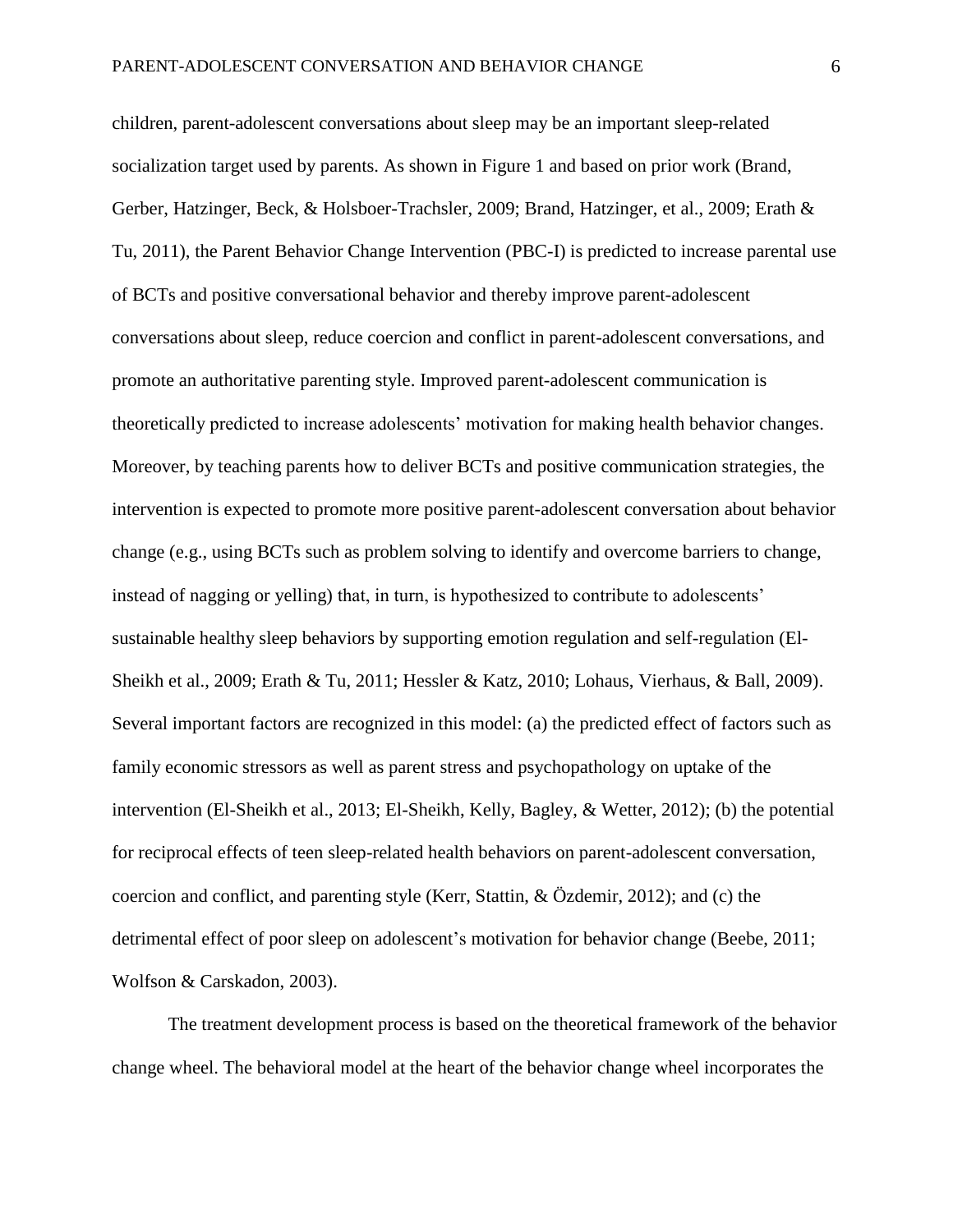key processes of the following theories and practices: theory of planned behavior, self-regulation theory, operant learning theory, relapse prevention theory, health belief model, motivational interviewing, and motivational enhancement (Michie, Atkins, & West, 2014; Michie, van Stralen, & West, 2011). An integral part of the process of applying the behavior change wheel to intervention development is to select the "active ingredients," i.e., the BCTs likely to be effective given the understanding of the target behaviors. The extensive 93-item BCT taxonomy is useful for this purpose (Michie et al., 2013, 2015). In the current study, the behavior change wheel framework is used to conceptualize and develop the intervention for parent-level behavior change, with the aim of increasing the use of effective BCTs, positive conversational behaviors, and adolescent sleep-promoting behaviors (e.g., adhering to a bedtime routine, regularizing bedtime and wake up time from weekdays to weekend). Intervention strategies are selected from the BCT taxonomy for both parent-level and adolescent-level behavior change (Figure 1 shows examples of BCTs parents are taught to use to promote adolescent behavior change). This method has been used to develop interventions related to a wide range of health behavior change, such as smoking cessation, healthy diet, physical activities, weight management, and selfmanagement of chronic illness (e.g., Brooksbank et al., 2019; Michie, Abraham, Whittington, McAteer, & Gupta, 2009; Michie, Churchill, & West, 2011; Walsh et al., 2019). While a few prior studies have derived parent interventions to promote sexual behavior (Schuster et al., 2008) and sedentary behaviors (St. George, Wilson, Schneider, & Alia, 2013), to the best of our knowledge there is no prior parent intervention to promote adolescent sleep health and no prior parent intervention was derived using the behavior change wheel framework with BCTs intentionally specified.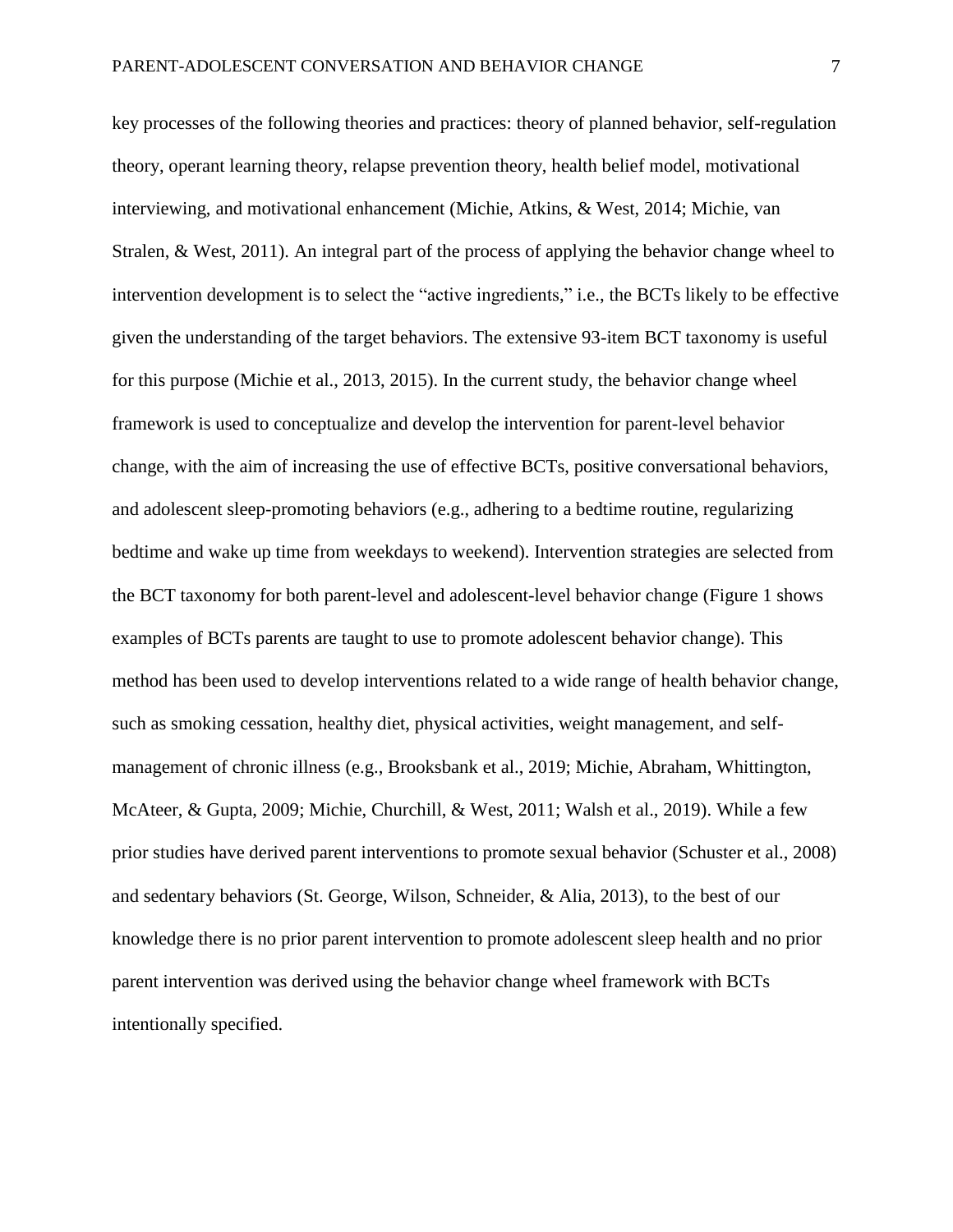Importantly, this research is designed following the experimental therapeutic approach, which is a framework advocated by the National Institute of Mental Health and other federal agencies for psychosocial intervention research that requires not only quantifying treatment efficacy but also explaining the mechanism of change (Insel, 2015). As shown in Figure 2, following the experimental medicine approach, the PBC-I focuses on a novel intervention target: parent-adolescent communication. The target engagement will be verified by use of several measures and coding procedures.

#### **Aims and Hypotheses**

The current article describes the rationale and process involved in developing a parent intervention to promote better sleep behavior change in adolescents. The first aim is to develop and refine a novel intervention—the PBC-I—to improve parent use of BCTs and positive communication in a case series of 12 parent-adolescent dyads. The PBC-I will be delivered to parents while their teen is receiving TranS-C. The second aim is to conduct a small open trial (*N*  $=$  36 dyads) to test the PBC-I. There are two hypotheses. First, relative to before the intervention, postintervention parent-adolescent conversations will be characterized by more parent use of BCTs, less negative and more positive parent conversational behaviors, less parent-adolescent coercion and conflict, more teen motivation, more youth engagement in sleep-promoting behavior, and improved sleep. Second, increased parent use of BCTs from before to after the PBC-I will be associated with less negative and more positive parent conversational behaviors, less parent-adolescent coercion and conflict, more teen motivation, more youth engagement in sleep-promoting behavior, and improved sleep. The third aim is to conduct exploratory analyses on whether the primary outcomes for parent conversational behavior, parent-adolescent coercion and conflict, and teen motivation for behavior change mediate the relationship between BCT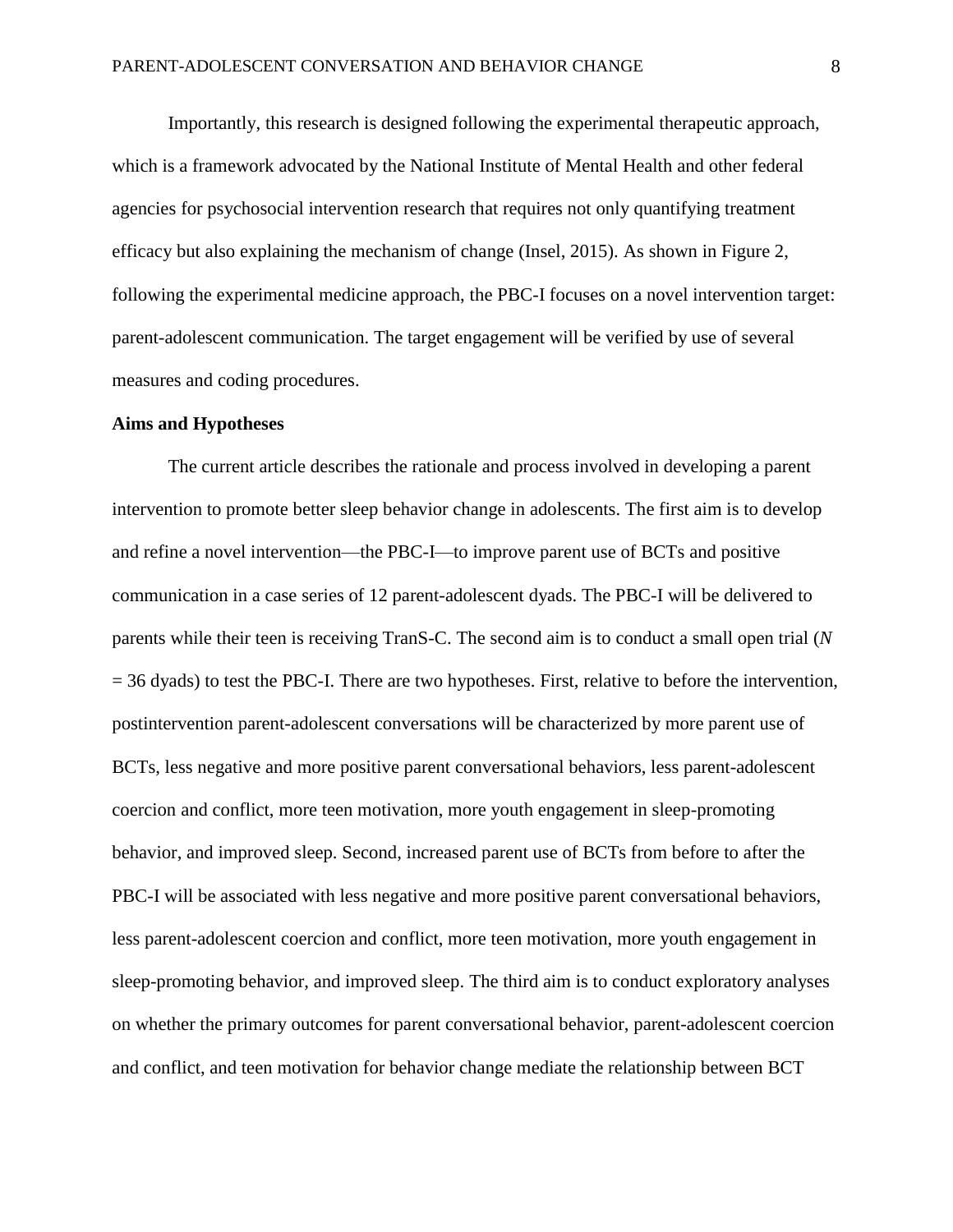frequency and the primary sleep outcomes. Whether parent use of BCTs is moderated by age, gender, and race/ethnicity of the adolescent and gender of the parent will also be investigated.

# **Proposed Methods**

# **Study Design and Setting**

The current study is being conducted in a U.S. university psychological clinic. The study has two phases. The first phase is a pilot phase in which a case series  $(N = 12)$  is conducted to develop and refine the PBC-I treatment. The second phase of the study is an open trial with a one-group pre-test/post-test design to test the PBC-I in 36 parent-adolescent dyads, in which the parent will receive PBC-I and the teen will receive TranS-C in parallel sessions. We considered but decided against adding a control group because (a) we already know the effect size of the TranS-C intervention from a prior NICHD-funded R01 randomized controlled trial (*N* = 176) and (b) we will learn more about the new parent intervention in 36 dyads (*N* in an open trial) than in 18 dyads (*N* of the experimental group in a 1:1 randomized controlled trial) because it will provide greater variation as well as a larger dataset.

# **Open Science Plans**

Consistent with open science, preregistration of the study design, eligibility criteria, and outcome measures are available at ClinicalTrials.gov [\(NCT03926221\)](https://clinicaltrials.gov/ct2/show/NCT03926221) since this study meets National Institute of Health's definition of a clinical trial. An Open Science Framework page has been created for this study [\(https://doi.org/10.17605/OSF.IO/NPM5G\)](https://doi.org/10.17605/OSF.IO/NPM5G) and data used for the analysis (i.e., preregistered variables) will be uploaded, including raw and derived 7-day sleep diary and actigraphy variables, questionnaire measures, BCT coding data, conversation behavior coding data, and coding reliability data. Recordings and transcripts of the parent-adolescent conversations will not be shared to protect participants' privacy. A GitHub page will be created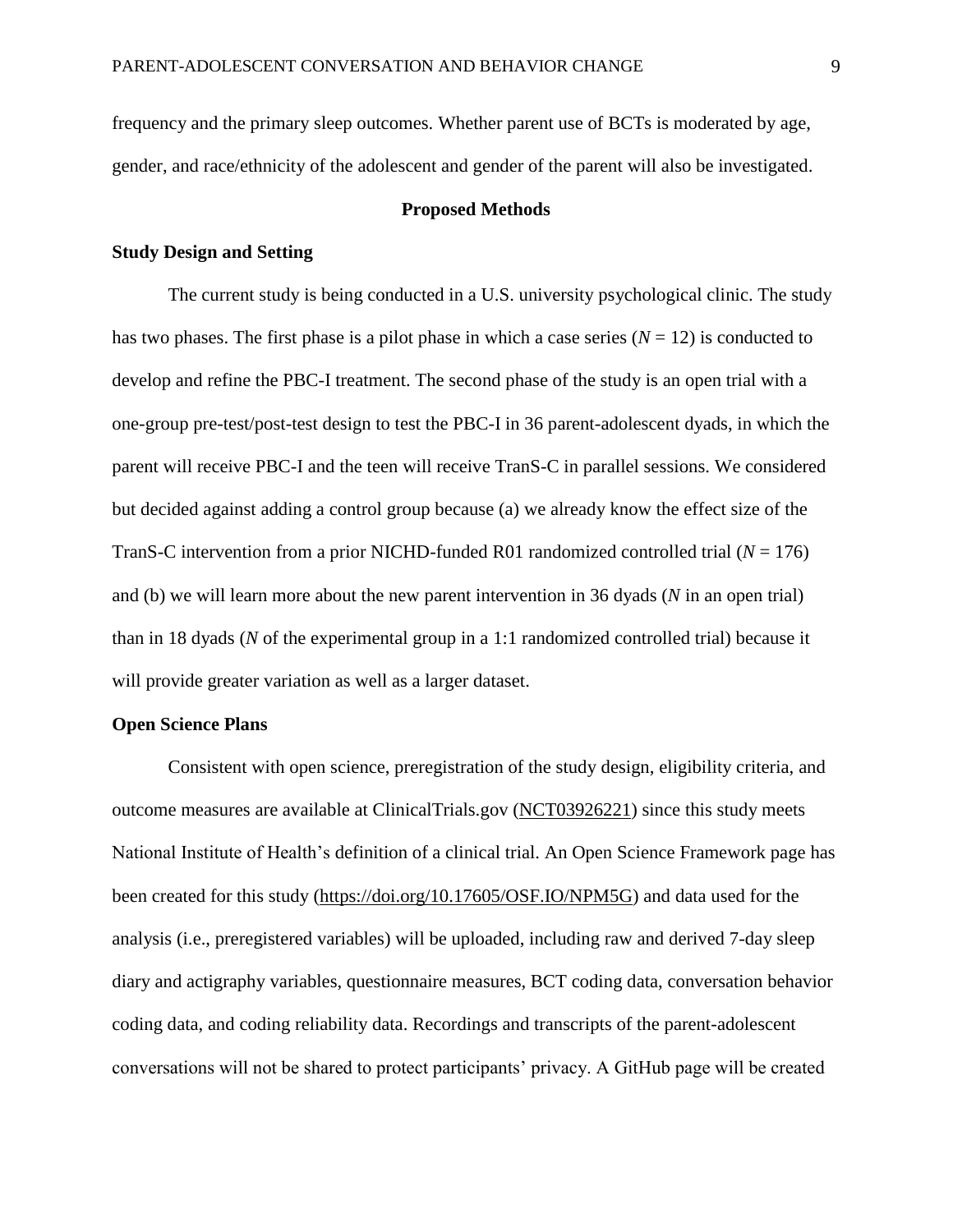to share codes used for statistical analysis (including version control). Preprint will be posted on psyarxiv.com and the manuscript will be open access when published.

# **Participants and Procedures**

A total of 48 parent-adolescent dyads (12 dyads for the pilot phase and 36 dyads for the open trial) are being recruited through multiple methods, including in schools, in the community, and through online e-mail discussion and interest groups in the U.S. San Francisco Bay Area. Interested parents and adolescents are first screened separately by phone to determine the adolescent's eligibility according to the inclusion and exclusion criteria.

The inclusion criteria for the adolescents are as follows: (a) age between 10 and 18 years (age 10 was based on the start age of adolescence defined by the WHO; Sawyer, Azzopardi, Wickremarathne, & Patton, 2018) and residence with a parent or guardian; (b) lowest quartile of the Children's Morningness-Eveningness Preferences (CMEP) scale (score  $\leq$ 27); (c) selfreported weekday sleep onset time for the past month later than 10:40 pm for 10–13-year-olds, 11:00 pm for 14–16-year-olds, and 11:20 for 17–18-year-olds at least three nights per week and total sleep time  $\leq 8$  hours for at least three nights per week; (d) English language fluency; (e) able and willing to give informed assent; and (f) participation in all study sessions by at least one parent or primary caregiver living in the same household as the adolescent at least 50% of the week.

The exclusion criteria for the adolescents are as follows: (a) an active, progressive physical illness directly related to the onset and course of the sleep disturbance; (b) evidence of sleep apnea, restless legs, or periodic limb movements; (c) significantly impairing pervasive developmental disorder per parent report; (d) history of substance dependence in the past 6 months; (e) suicide risk per youth report; (f) bipolar disorder or schizophrenia or another current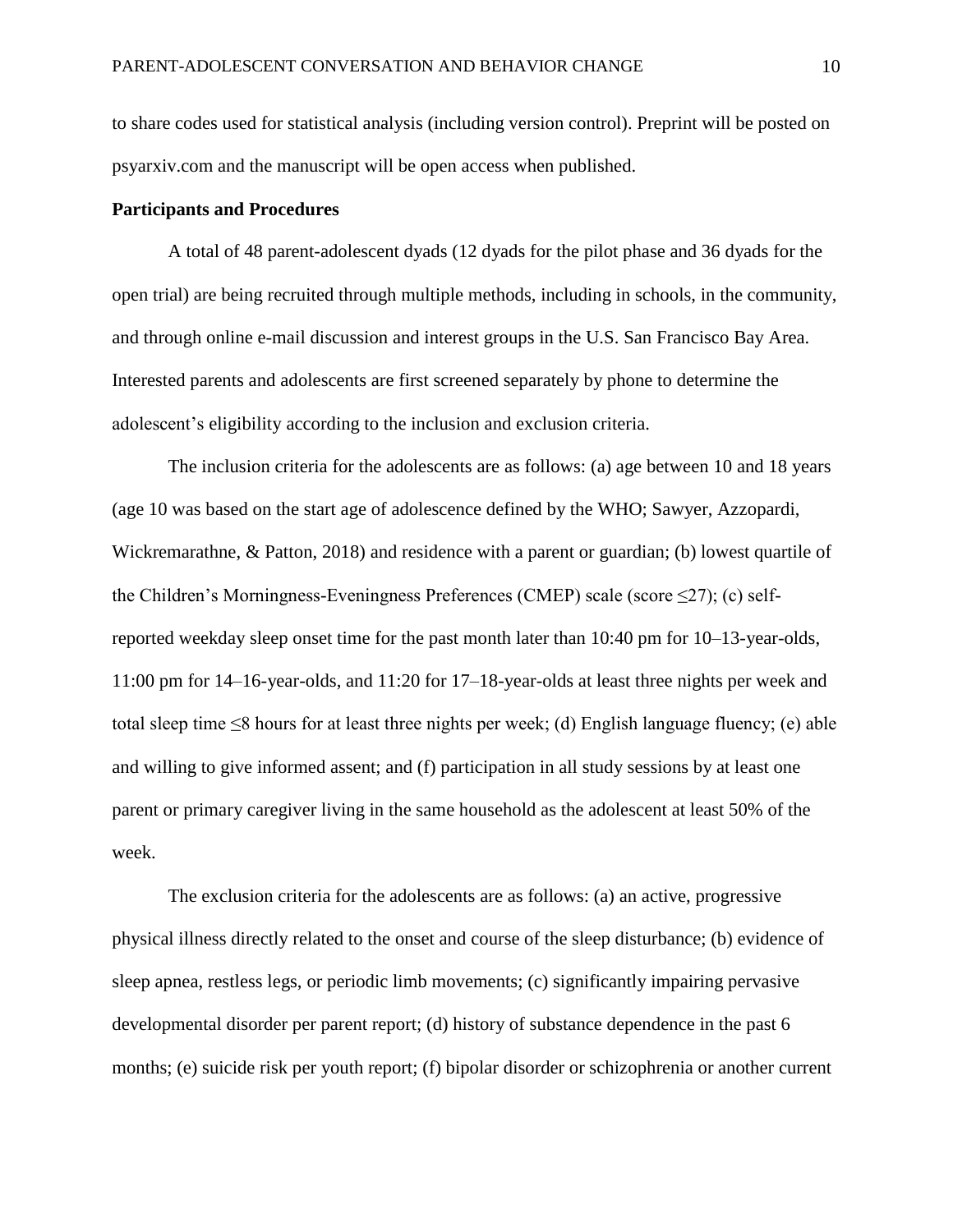Axis I disorder if there is a significant risk of harm and/or decompensation if treatment of that comorbid condition is delayed as a function of participating in any stage of this study; or (g) new (unestablished) medication use (≤4 weeks).Eligible parent-adolescent dyads are then invited for an in-person pretreatment assessment. During the pretreatment assessment, eligibility is further confirmed by assessing the presence of suicide risk using the Columbia-Suicide Severity Rating Scale (C-SSRS) (Shahid, Wilkinson, Marcu, & Shapiro, 2011), certain sleep disorders (included in the exclusion criteria) using relevant sections of the Duke Structured Interview for Sleep Disorders (Edinger et al., 2009), and substance use using relevant modules on alcohol and substance use from the Schedule for Affective Disorders and Schizophrenia for School-Age Children (K-SADS) (Kaufman et al., 1997). A flowchart of the study design is presented in supplemental material A. Pretreatment and posttreatment assessments include questionnaire measures, behavioral tasks, and 7-day sleep diary and actigraphy collection. Recommendations for Interventional Trials (SPRIT 2013) Checklist and Figure are provided in supplemental material B and C.

#### **Measures**

The primary and secondary outcomes are presented in Table 1 and the measures are described below.

**Hot Topics Task** (Eisenberg et al., 2008; Hetherington, 2008). This task is administered before and after treatment. The task integrates two assays from the Science of Behavior Change (SOBC) research network: Couples Conflict Task and Rapid Marital Interaction Coding System. In prior research, intraclass correlations based on coding of this task have ranged from .71 to .93 (Eisenberg et al., 2008). The parent and adolescent each rate 44 topics of frequent disagreement and the intensity of anger for each topic by using the Issue Checklist (Prinz, Foster, Kent, &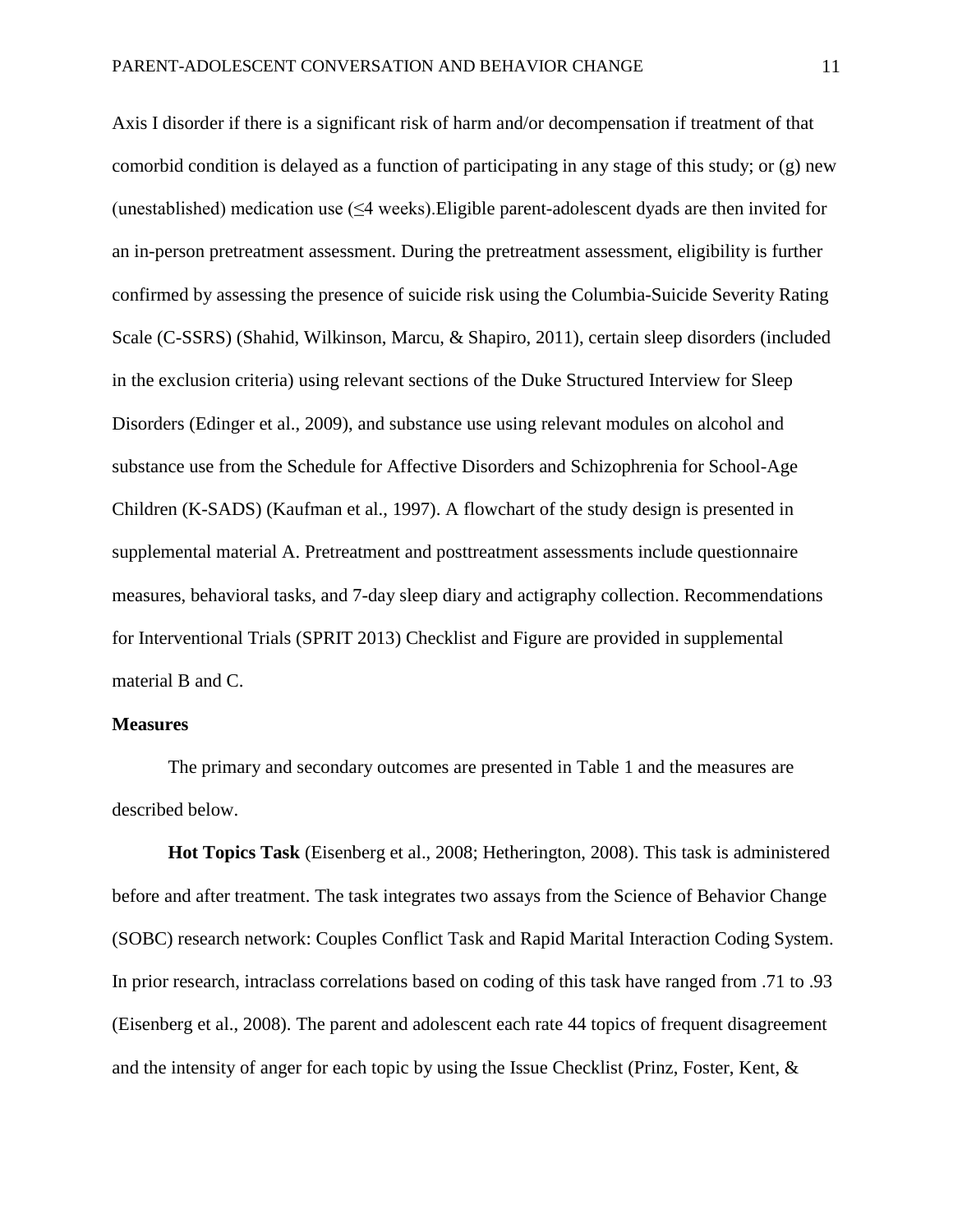O'Leary, 1979). Based on the responses, the two topics with the highest anger intensity are chosen. The parent-adolescent dyad are then left alone to have two 8-minute conversations about these two topics. The researchers specify that one of the topics is about sleep (either "bedtime" or "getting up in the morning" from the Issue Checklist, whichever has the highest anger intensity rating); the other is a topic rated as most conflict-generating. If the anger intensity is the same for parent and adolescent but for different topics, the topic will be chosen at random. The conversations are videotaped and later transcribed verbatim. The videotapes and transcriptions are used by two coding teams to code for the parent's use of BCTs as well as the parent's positive and negative conversational behaviors, respectively. The sleep-related conversation ensures the conversations are comparable across dyads in terms of the BCTs and positive and negative conversational behaviors; the non-sleep-related conversation allows for an index of the broader (beyond sleep) impacts of parental use of BCTs and conversational behaviors.

**End-of-Session Conversation.** After the 45-minute session with the therapist, the parent will be invited to join their adolescent. The adolescent coach will read the dyad an instruction about this task and leave the room to allow the dyad to have a 5-min conversation. The instruction for the dyad specifies that the conversation is to "discuss the teen's sleep goals for this week and how the teen will achieve these goals" and encourages the dyad to stay on topic. The purpose of this task is for the adolescent to tell their parent the collaboratively devised plan for improving the teen's sleep for the week ahead and for the parent to apply the BCTs along with positive communication strategies to support the teen's sleep goal(s). The Conversations will be audiotaped and transcribed verbatim, and the tapes will be coded for parent use of BCTs and positive and negative conversational behaviors. In addition, about 2 to 3 times during the course of the treatment, the PBC-I therapist will review the End-of-Session Conversation from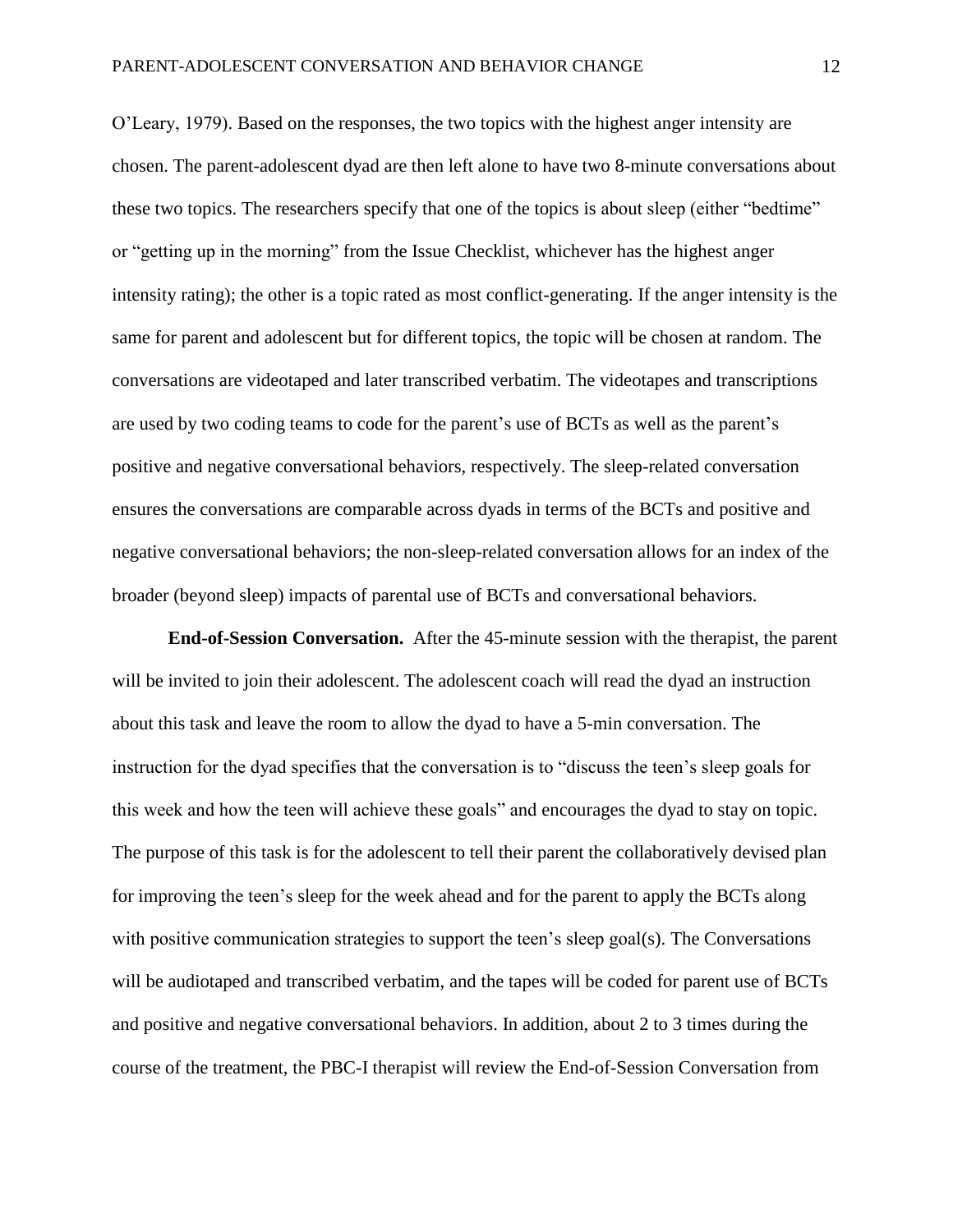the previous session and provide the parent constructive feedback in the next session on their use of BCTs and communication strategies.

**Coercion and conflict.** Two measures are used to assess parent-adolescent coercion and conflict. The Issues Checklist (IC) assesses 44 topics on which parents and adolescents may have disagreements (Prinz et al., 1979). The measure is given to both parent and adolescents. The frequency and intensity of each topic are rated. The outcome variables derived from the IC are the mean anger intensity and the number of conflicts. Reliability is well established. In addition, parent and adolescent versions of the Conflict Behavior Questionnaire are administered to the parent-adolescent dyad (Prinz et al., 1979). The study will use the 20-item version (Robin & Foster, 1989). The questionnaire contains 20 true-false scale items and assesses perceived communication conflict between parent-adolescent dyads. It has adequate reliability (Cronback's alpha =  $0.88-0.95$ ) and validity data (Prinz et al., 1979; Robin & Foster, 1989).

**Teen motivation for behavior change.** Two measures are used to assess adolescent motivation for behavior change. The Decisional Balance Worksheet is a measure of motivation to change (Collins, Carey, & Otto, 2009; Collins, Eck, Torchalla, Schröter, & Batra, 2010). It has adequate predictive, convergent, and discriminant validity. The targeted behavior is "improving sleep." The counts of pros and cons of change are obtained and converted into the decisional balance proportion  $[(\text{pros}_{change} + \text{cons}_{no-change})/(\text{pros}_{change} + \text{cons}_{change} + \text{pros}_{no-change} + \text{cons}_{no-change})]$ representing the decisional balance toward change. DBP scores between 0 and 0.5 indicate a balance tipped towards maintenance of the current behavior, a score of 0.5 indicates an even balance between changing versus maintaining behavior, and scores between 0.5 to 1 indicate a balance tipped towards behavior change.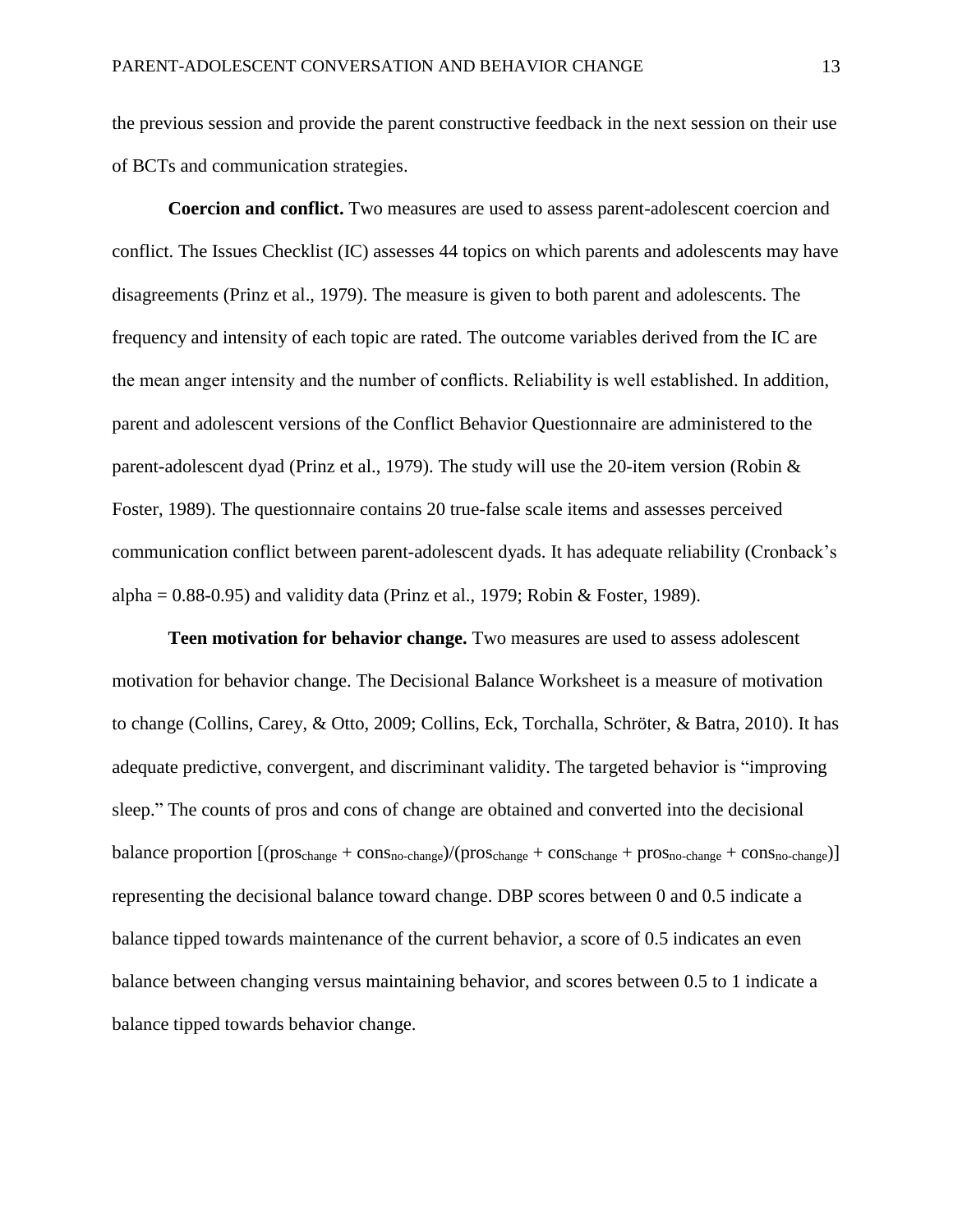The Intrinsic Motivation Inventory assesses intrinsic motivation related to a target activity ("participating in sleep coaching sessions") (McAuley, Duncan, & Tammen, 1989). This measure is factor analytically coherent and stable across a variety of tasks, conditions, and settings (Deci, Eghrari, Patrick, & Leone, 1994), has good internal consistency (Cronbach's alpha  $= 0.85$ ), and has demonstrated strong temporal stability (McAuley et al., 1989). Three subscales are administered: interest/enjoyment (7 items), perceived competence (6 items), and effort/importance (5 items).

**Sleep-promoting behavior and sleep.** Sleep promoting behaviors refer to a set of sleep health recommendations covered in TranS-C, such as regularizing bedtime and wake up time, adhering to a bedtime routine (e.g., dim light, eliminate screen time before going to bed) and rise-up routine that promotes optimal sleep. Sleep-promoting behaviors are measured using a 7 day sleep diary and actigraphy. A sleep diary is considered the gold standard (Carney et al., 2012) and more than 5 days of sleep diary data can yield reliable estimates of sleep in adolescents (Short, Arora, Gradisar, Taheri, & Carskadon, 2017). Actigraphy is obtained via the Actiwatch Spectrum activity monitor (Philips Respironics), which continuously measures movement (sampled in 60-s epochs). Actigraphy is strongly correlated with polysomnography (Cole, Kripke, Gruen, Mullaney, & Gillin, 1992) and has been validated in adolescents (Johnson et al., 2007; Sadeh, Sharkey, & Carskadon, 1994). Regularity in sleep midpoint will be derived from the sleep diary and actigraphy.

Global sleep functioning is measured by using the Pittsburgh Sleep Quality Index (PSQI) (Buysse et al., 1989). The PSQI is a 19-item questionnaire that yields a global score ranging from 0 to 21, with higher scores indicating greater sleep problems in the past month. The PSQI is widely used and has been validated in youth as a global measure of sleep. The total score had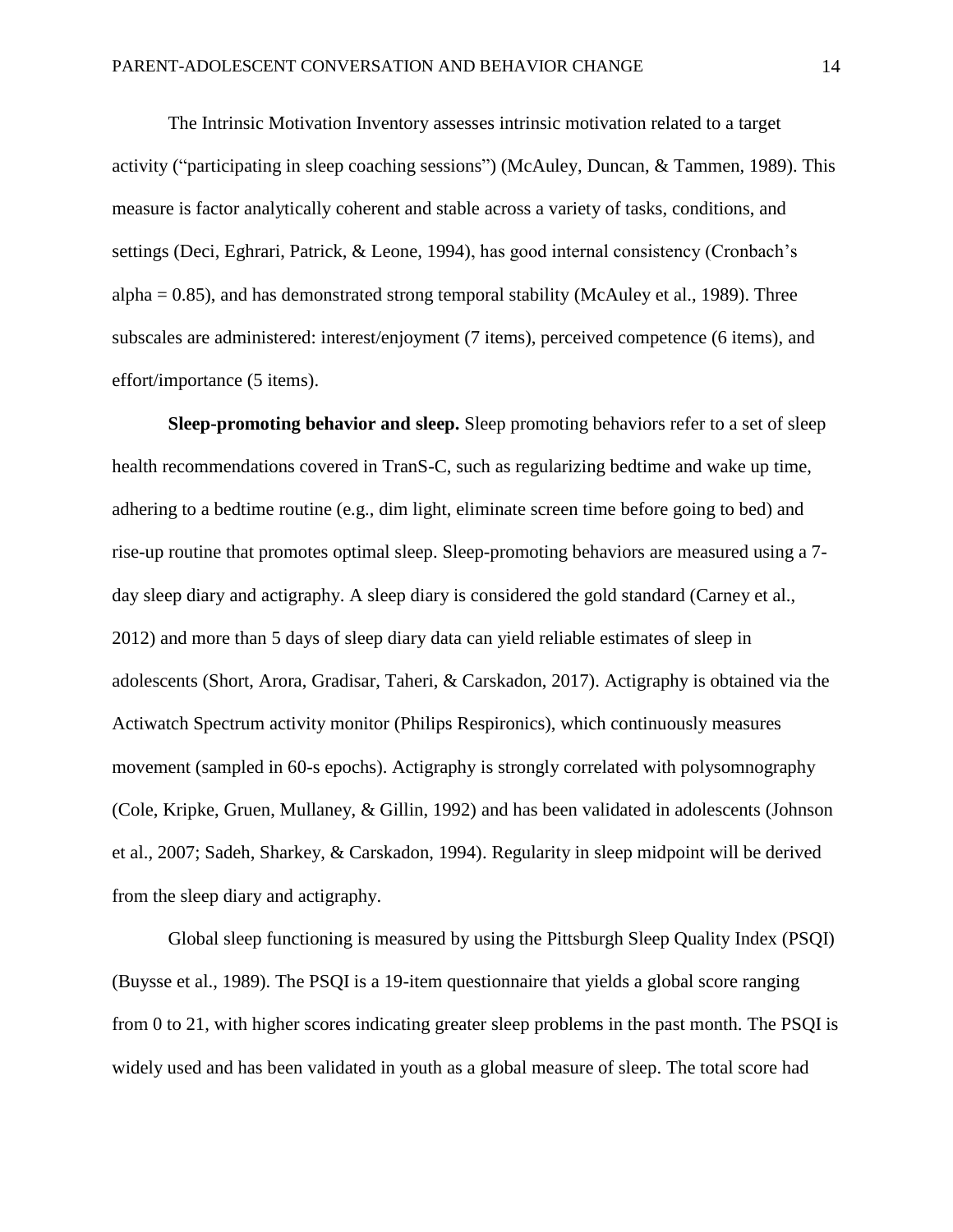good convergent and divergent validity and moderate reliability (Cronbach's alpha = 0.72) in a sample of adolescents and young adults (de la Vega et al., 2015). Eveningness preference is measured using the CMEP scale (Carskadon, Vieira, & Acebo, 1993), a self-report measure of the degree of eveningness. Scores range from 10 (extreme evening preference) to 43 (extreme morning preference). Prior studies reported that the CMEP scores have good reliability (Cronbach's alpha = 0.78-0.82) (Carskadon, Seifer, & Acebo, 1991; Díaz‐Morales, de Leon, & Sorroche, 2007) and good convergent validity (Kim, Dueker, Hasher, & Goldstein, 2002).

#### **Coding Procedures**

**Coding for BCTs.** All coders completed the online training and obtained certificates for BCT coding [\(www.bct-taxonomy.com\)](http://www.bct-taxonomy.com/). Coding is conducted in pairs. Two coders independently code a Hot Topics Task or End-of-Session Conversation by first reading the transcription line by line and listening to the video- and audiotapes twice and then marking the exact words signifying a BCT and assigning it a label from the existing taxonomy. Coders then meet to compare the codes and resolve discrepancies through discussion. We will report percent agreement, kappa, and prevalence-adjusted and bias-adjusted (PABAK) for inter-rater reliability.

**Coding for positive and negative conversational behaviors.** Parent's positive and negative conversational behaviors used during the Hot Topics Task and End-of-Session Conversation will be coded by use of a codebook developed for this study. It was adapted from the Interaction Behavior Code (Prinz & Kent, 1978), which is designed to assess parentadolescent communication through consensus coding from several raters who review and code the audio- and videotapes and transcripts of the conversations. In our coding manual (see supplemental material D), codes 1 to 23 are rated "yes" (1 point) if the behaviors occurred at all during the conversation; otherwise, they are rated "no" (0 point). A coding team separate from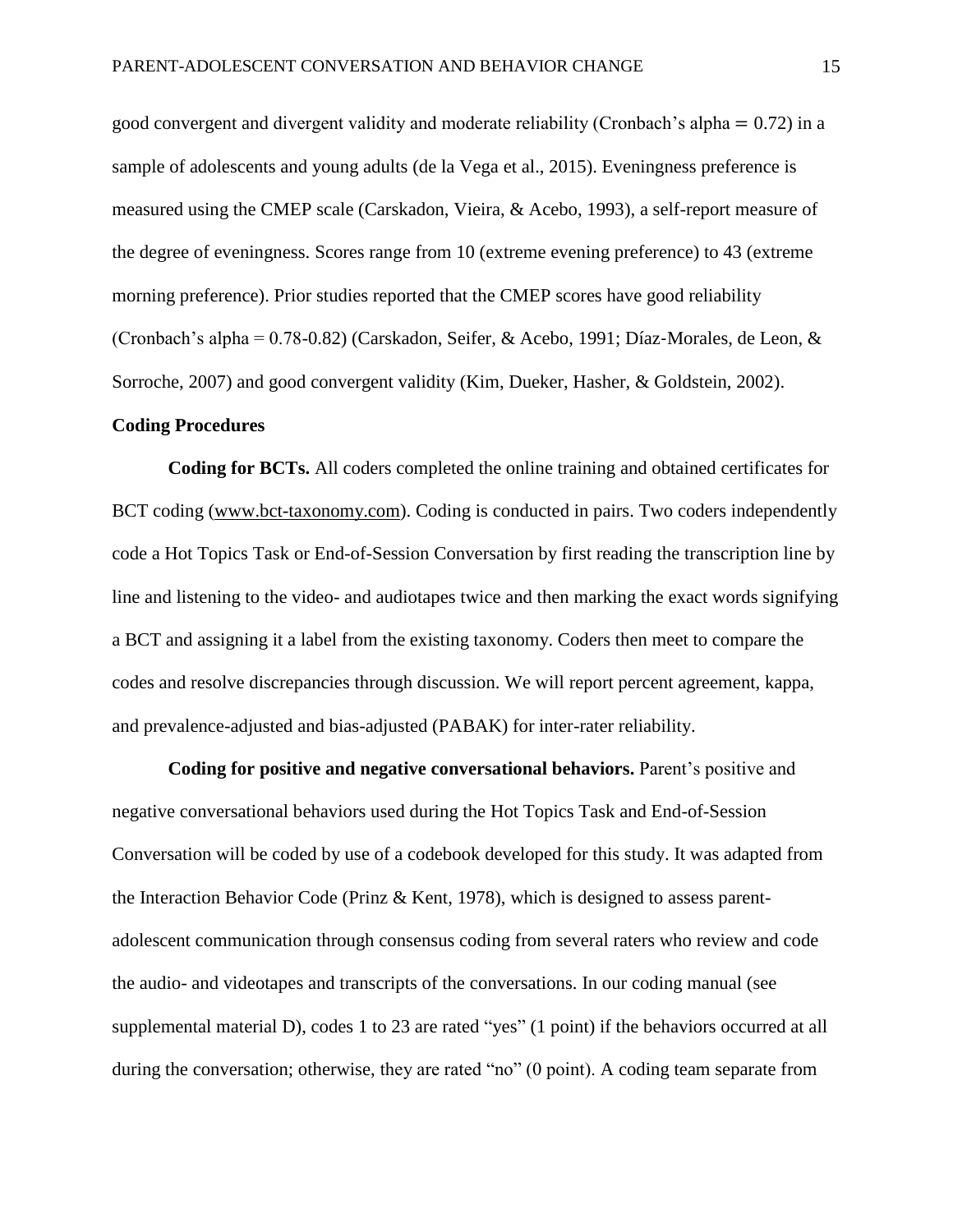the BCT coding team will review and code the audio- or video-tapes and transcripts of the conversations. Coders are blind to the session number for the end-of-session conversation and assessment time point (pre or post-treatment) for the Hot Topic task. Each tape or transcript is independently coded by a group of three coders, and then resolve discrepancy through discussion.

# **Treatment Development Process**

The PBC-I components were derived through three parallel phases (for details see Dong, Fine, & Harvey, 2019). Phase 1 involved identifying BCTs to be delivered for parents to use with their adolescent children (for adolescent sleep behavior change) and for therapists to use with parents (for parent conversation behavior change). The treatment development team (LD, EF, AGH), who has expertise in TranS-C and psychological treatment development, met weekly for the first pilot phase of the study to conceptualize behavior change at the parent and adolescent level using the Behaviour Change Wheel framework (Michie et al., 2014; Michie, van Stralen, et al., 2011). On the basis of this, each BCT from the BCT taxonomy (Michie et al., 2013) was evaluated by the treatment development team for inclusion in the PBC-I. Team members first created scenarios of how each BCT could be applicable to the PBC-I, and independently rated each BCT as either high or low in terms of the priority for inclusion in the PBC-I. The team met to discuss and resolve discrepancies. As part of the rating process, the team also identified BCTs that would potentially contribute to conflict and coercion in parentadolescent conversation (e.g., punishment, remove reward). This process resulted in a list of BCTs for parents to use with their adolescent children to promote sleep change and for therapists to use with parents to promote BCT use respectively (see supplemental material E). This list serves as the basis of drafting the PBC-I manual (see supplemental material F, also available at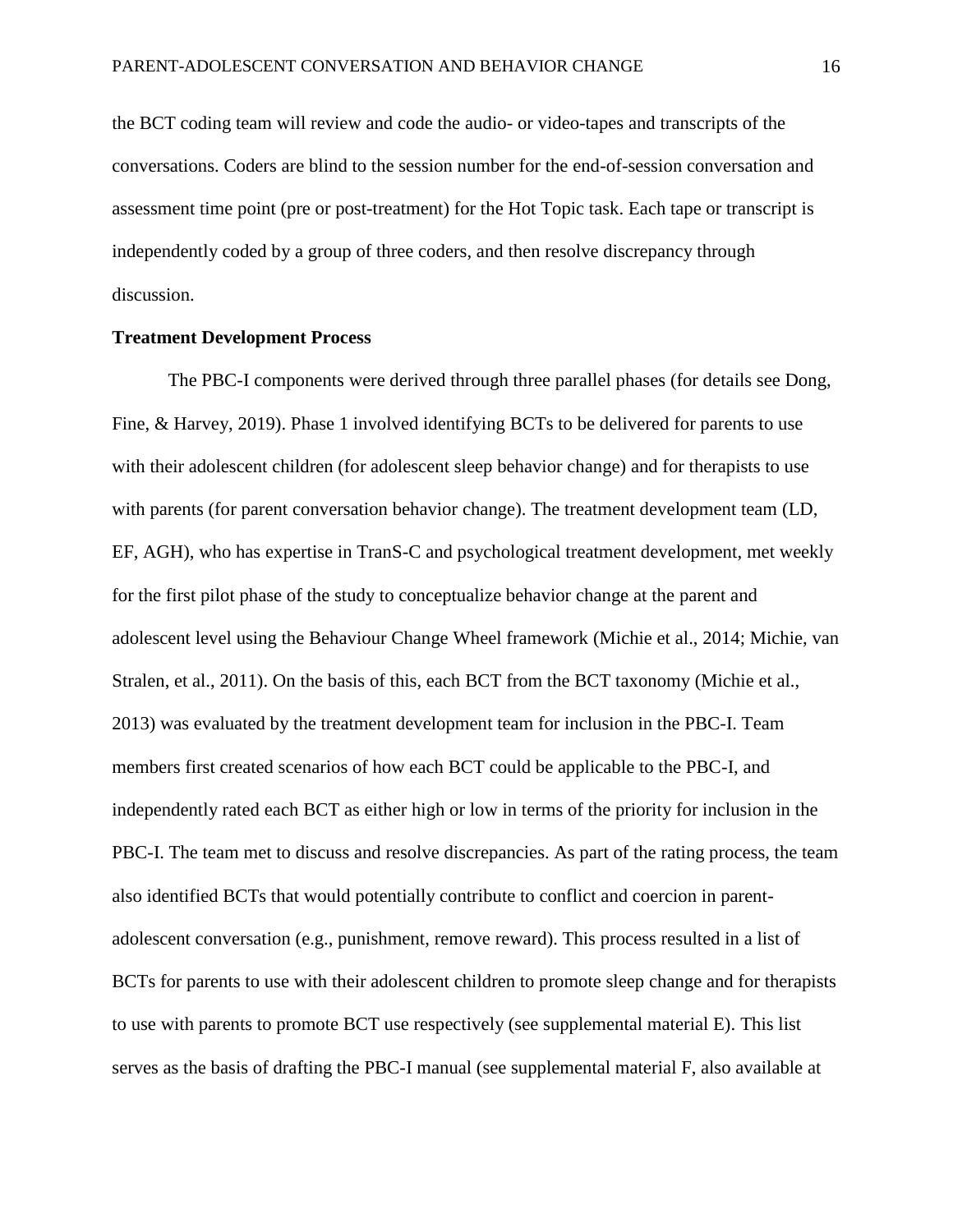[https://doi.org/10.17605/OSF.IO/8U457\)](https://doi.org/10.17605/OSF.IO/8U457). For example, the PBC-I prioritizes teaching parents BCTs related to goals and planning (e.g., problem solving, reviewing behavior goals), feedback and monitoring (e.g., feedback on behavior), social support, restructuring the physical and social environment, rewards, and comparison of outcomes (e.g., pros and cons). Therapists are encouraged to use BCTs such as goals and planning (e.g., problem solving, action planning) repetition and substitution (e.g., behavioral practice/experiment), shaping knowledge (e.g., behavioral experiment, instruction of how to perform behavior), comparison of outcomes (e.g., pros and cons) with parents to promote parent behavior change.

Phase 2 involved a review of literature to identify the communication skills that promote positive parent-child interaction and may support the optimal delivery of BCTs. . Phase 3 involved a review of evaluations of parent and family interventions to consider additional components used to address adolescent problem behaviors. The initial PBC-I contents were tested with a small number of pilot cases  $(N = 12)$  in an iterative process. Treatment manuals for therapists and handouts for parents (included as a supplemental material and also available at: [https://doi.org/10.17605/OSF.IO/8U457\)](https://doi.org/10.17605/OSF.IO/8U457) were developed on the basis of this work and modified after piloting as needed. PBC-I has two main components. The first component involves BCTs that therapists teach parents to use to promote adolescents' health behavior change as well as BCTs that therapists use with parents to change their behavior (i.e., increase the use of effective BCTs in supporting their adolescent to change health behavior). The second component involves positive communication strategies (e.g., focusing on strengths, use open ended questions, take turns speaking) for parents to use when delivering the BCTs.

The PBC-I consists of six, 50 min sessions. Each session follows a general structure, including agenda setting, homework review, introducing and practicing skills (e.g., specific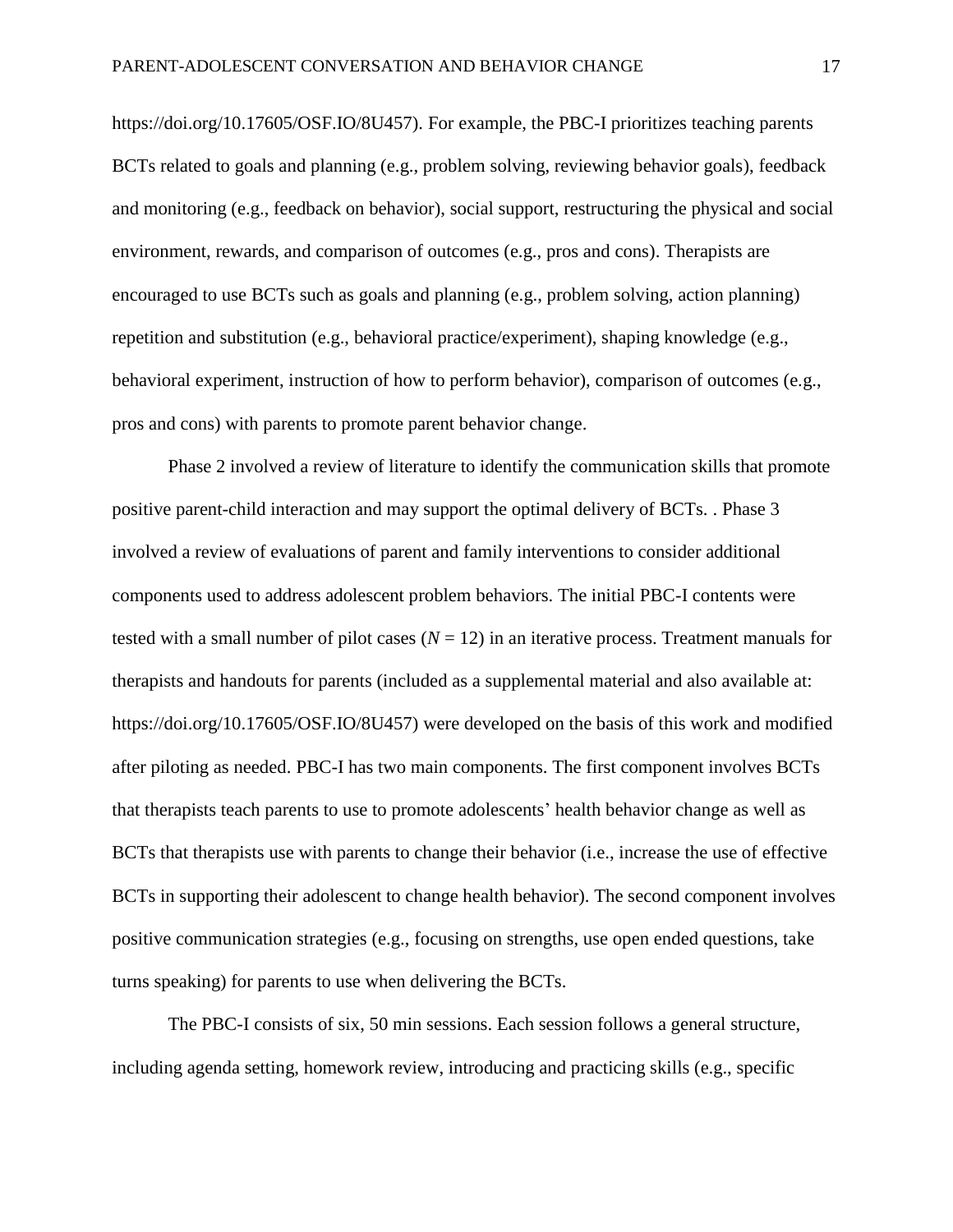BCTs, positive communication strategies), eliciting feedback, setting homework, and end-ofsession conversation. Additionally, session 1 includes psychoeducation on the importance of parent involvement and monitoring; session 6 includes deriving a plan to maintain intervention gains. The PBC-I encourages parent coaches to use role-play, behavioral experiments, and behavioral rehearsal techniques to practice using new BCTs combined with positive communication strategies to support the adolescent's behavior change. Homework is assigned weekly for parents to practice skills at home and track their progress.

# **Data Analysis**

The sample size was determined based on feasibility considerations, including the limits of time (2 years) and resources. Data analysis will be completed in Stata 16.0. Data will be double entered if not directly entered by participants. Data will be audited for quality and completeness. Variable distributions will be evaluated to ensure that assumptions of planned analyses are met. For aim 1 (PBC-I development), the results of process evaluation (qualitative data) from the treatment development process will be reported. For aim 2 hypothesis 1 (whether there is pre-post change in outcomes of interest), the main effect of time will be investigated by evaluating pretreatment to post-treatment changes on outcomes of interest, using repeatedmeasures ANOVA. The outcome variables (each will be tested separately) will be the primary and secondary outcomes listed in Table 1. For aim 2 hypothesis 2 (whether pre-post change in BCT usage predicts pre-post change in other parent and adolescent outcomes), linear regression will be used to examine whether pre-post changes in BCT usage predict pre-post changes in parent conversational behavior, parent-adolescent coercion and conflict, more teen motivation, more youth engagement in sleep-promoting behavior, and improved sleep. We will also test for potential curvilinear relationship between BCT usage and parent conversational behavior and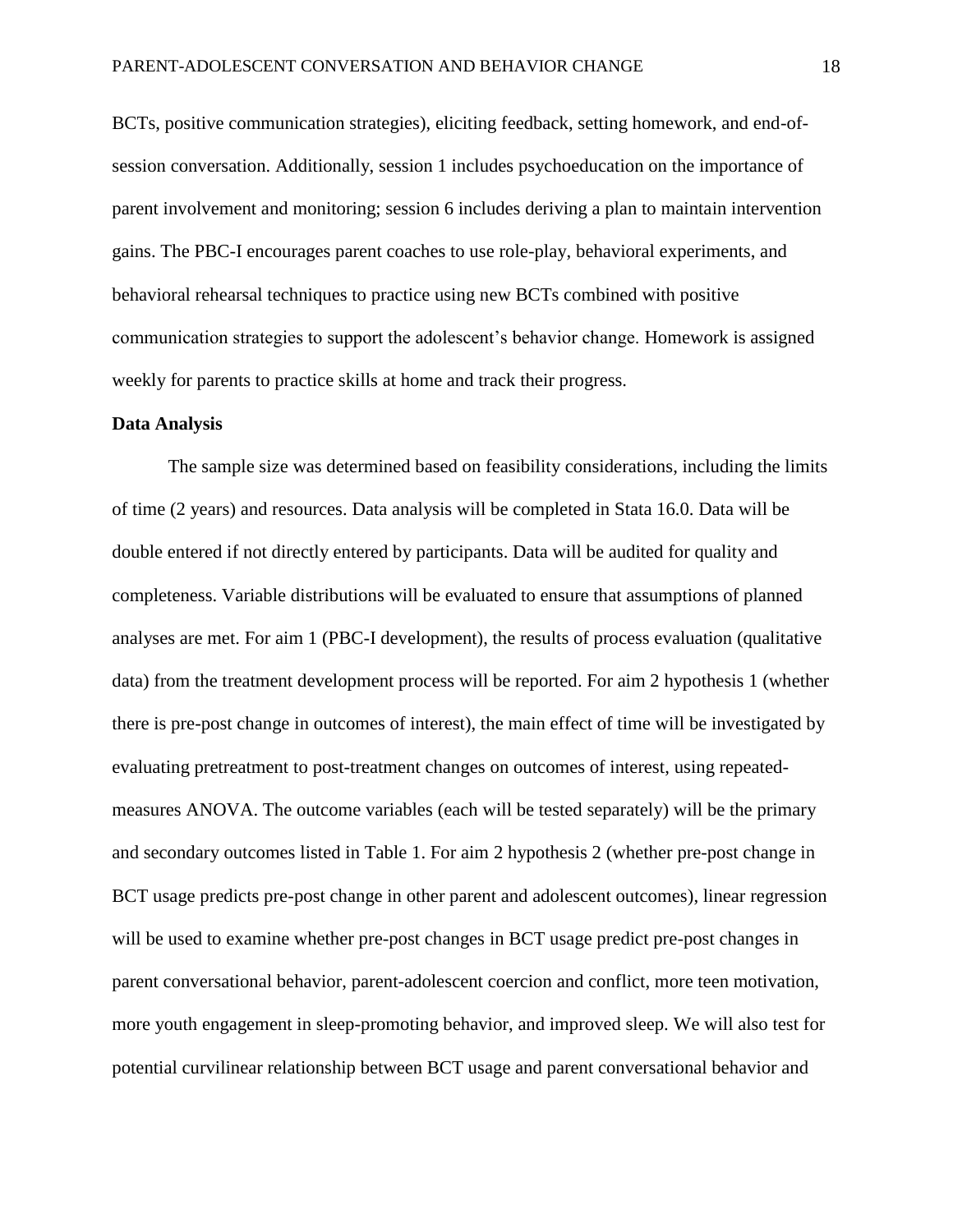parent-adolescent coercion and conflict. The independent variables will be the number of BCTs used and types of BCTs used by parent. The outcome variables (each will be tested separately) will be the number of negative and positive communication behaviors, parent and youth perceived general conflict, youth decisional balance proportion, youth self-reported motivation, youth sleep midpoint via sleep-dairy and actigraphy, youth subjective sleep quality, and youth eveningness. For aim 3, exploratory analysis will be conducted to examine the potential indirect effects of BCT usage on improved sleep via improved parent-adolescent conversation. Data visualization and stratified analysis will be used to explore possible effect modification by age and gender of the adolescent and gender of the parent.

#### **Discussion**

The current article describes the rationale and development of a parent intervention that aims to promote better sleep by improving parent-adolescent conversations about adolescents' health behavior change. The current article also describes the protocol of an open trial that tests the PBC-I. The premise of this program of research is that parents have a massive impact on their adolescents. Training parents in effective conversation strategies may reduce parent-adolescent conflict and facilitate adolescents' health behavior change. The results of the study will provide preliminary data on whether improved parent-adolescent conversation about health behavior change is a promising mechanism to improve adolescent motivation to change, increase the uptake of sleep-promoting behavior, and improve adolescent sleep.

This research program provides an example of how the experimental medicine approach and recent advances in the science of behavior change can be applied in the development of an intervention, which is in turn tested empirically to further our understanding of the behavioral change mechanisms. Specifically, the PBC-I will be the first application of the behavior change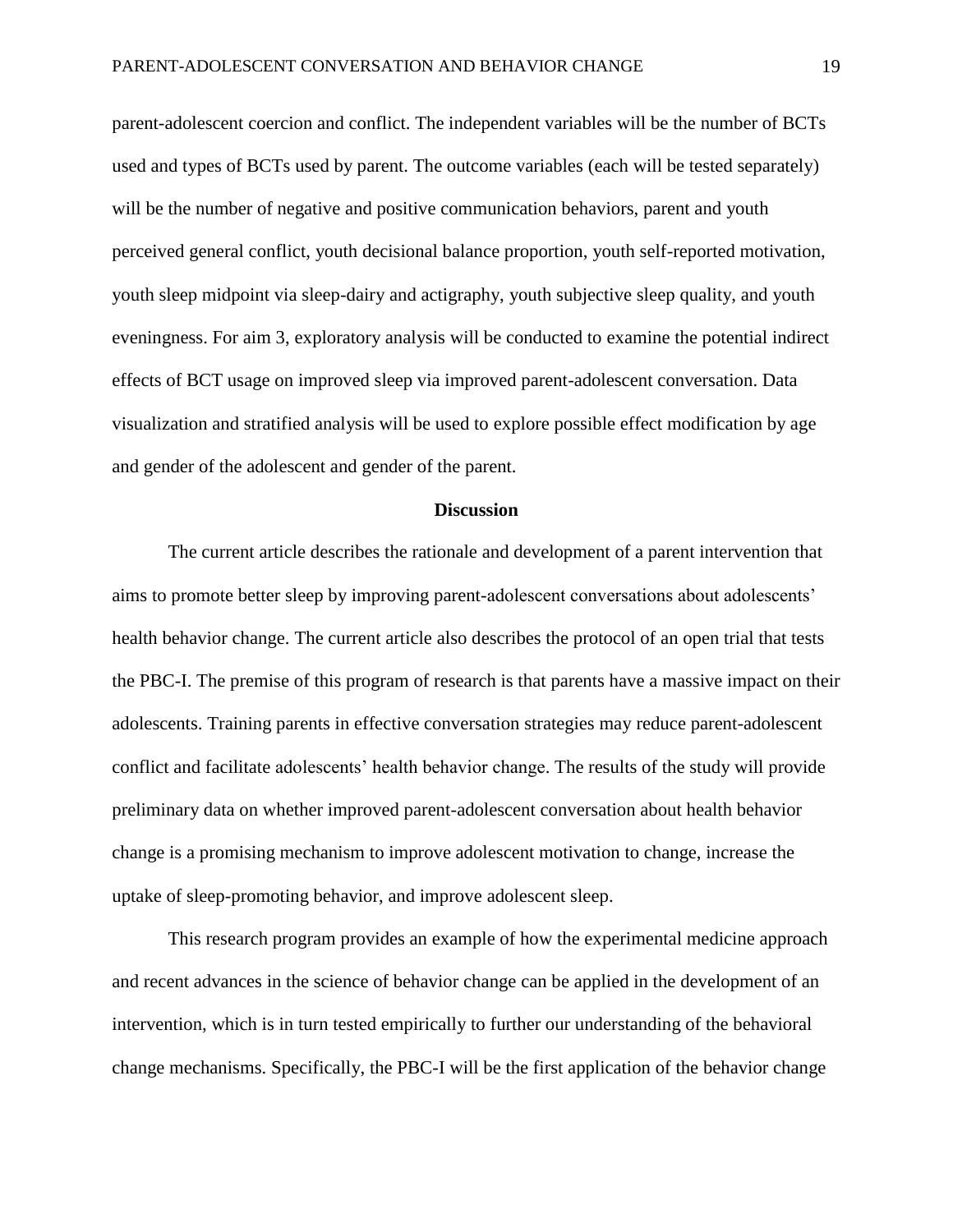wheel and the BCT taxonomy in parent-adolescent conversations about adolescents' sleep behavior change. The current article also illustrates how the implementation of the experimental medicine approach embraces open science by preregistration and prespecification of the study protocol. While the current research focuses on parent use of BCTs to promote adolescent sleep changes, futures studies could explore whether these BCTs might be generalized for other adolescent health behaviors and how best to help parents transfer skills learned in PBC-I to promote other health behavior change in their adolescent children.

One major limitation of the current study is that the initial version of the PBC-I will be tested in an open trial, without a control group. This decision was made to prioritize the treatment development process given the exploratory nature of this study and the limited time and resources. However, if the results are encouraging, we will propose a randomized controlled trial to establish the efficacy of the intervention. In addition, the current study only assesses direct communication between parent and adolescent. It would be important for future research to also examine indirect communication to fully understand the parent-adolescent communication about adolescent's health behaviors. Future steps of this program of research may include applying the PBC-I contents to address other health behavior changes in adolescents. For example, the active ingredients of the PBC-I (e.g., behavior change techniques and conversation strategies) may be tested to promote a broad range of youth health behavior, such as dental hygiene, diet, and exercise. Given that this project is the first (to our knowledge) to apply the Behavior Change Wheel framework to derive a parent intervention for adolescent behavior change, future research should also determine which BCTs are most effective when used by parents to promote adolescent behavior change.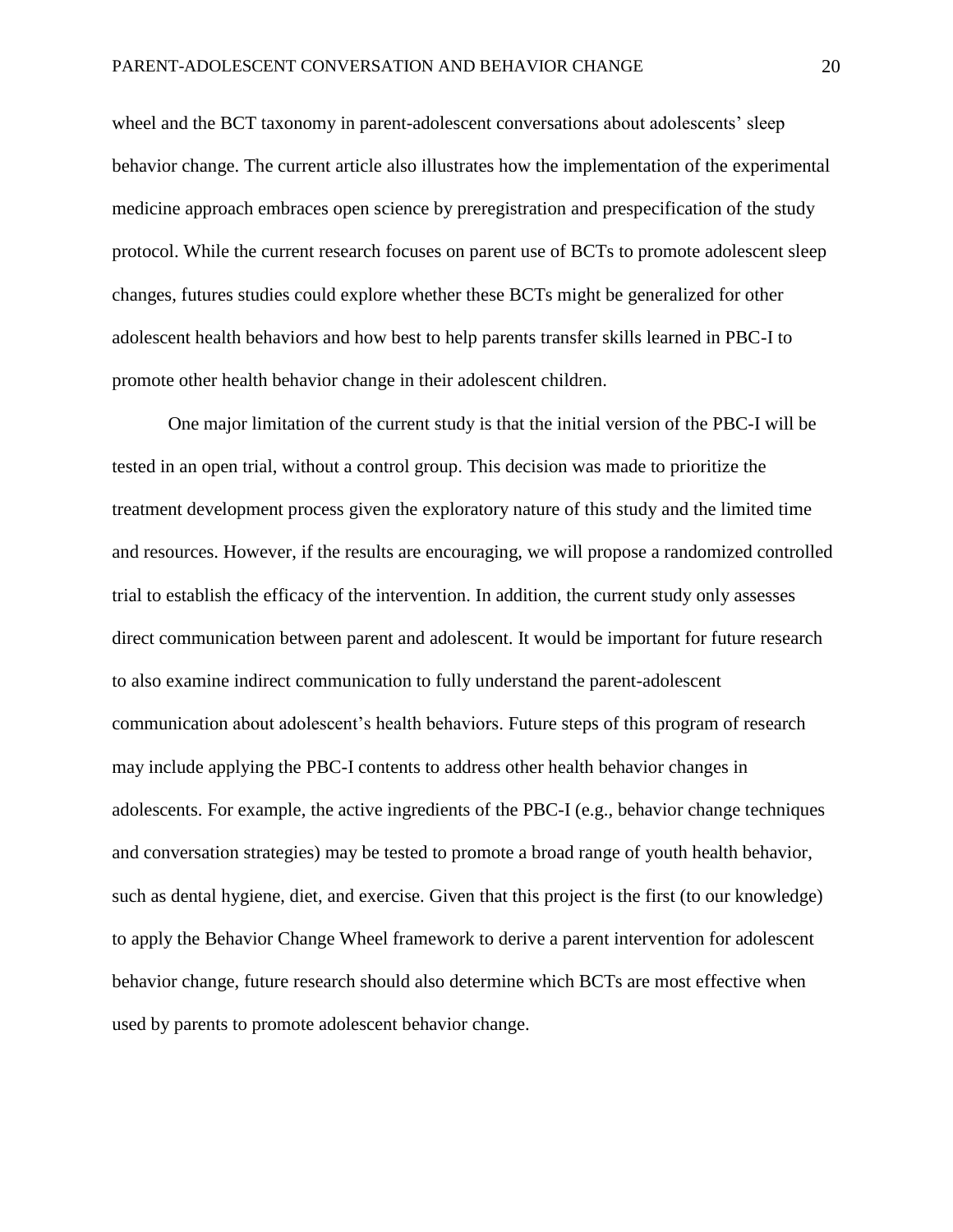# **Authors' contributions**

AGH, LD, QZ, and SM conceived of and designed the study and acquired the funding. AGH, LD, EF, AM, CAM, HH, and MT are responsible for the acquisition of data. LD, EF, and AGH are responsible for treatment development. LD, CAM, and HH are responsible for coding. LD and CAM are responsible for data management. LD and AGH drafted the manuscript. LD is responsible for the data analysis and results interpretation. All authors were involved in revising the manuscript. All authors read and approved the final manuscript.

#### **Ethics approval and consent to participate**

The University of California, Berkeley, Committee for the Protection of Human Subjects (CPHS) approved the study (protocol [2018-05-11121\)](javascript:openProtocol(). Verbal informed consent/assent is obtained from the parent/guardian and the adolescent during the initial eligibility assessment over the telephone. This is followed by written informed consent obtained from the parent/guardian as well as verbal assent from the adolescent at the beginning of the preassessment, which confirms eligibility, by a member of the assessment team. See Supplemental Material. Adverse events and other unintended effects will be report to the CPHS and the NIH, following the rules stipulated by these two oversight bodies. If important protocol modifications are made, these will be reviewed by the CPHS and reported on the trial's ClinicalTrials.gov registration web page.

#### **Availability of data and materials**

De-identified data concerning primary and secondary outcomes used in the final data analysis will be available at our Open Science Framework at the end of the trial. Besides this, other than the authors and compliance with data-sharing agreements stipulated by the NIH, no other entities have contractual agreements with regard to access to the final dataset.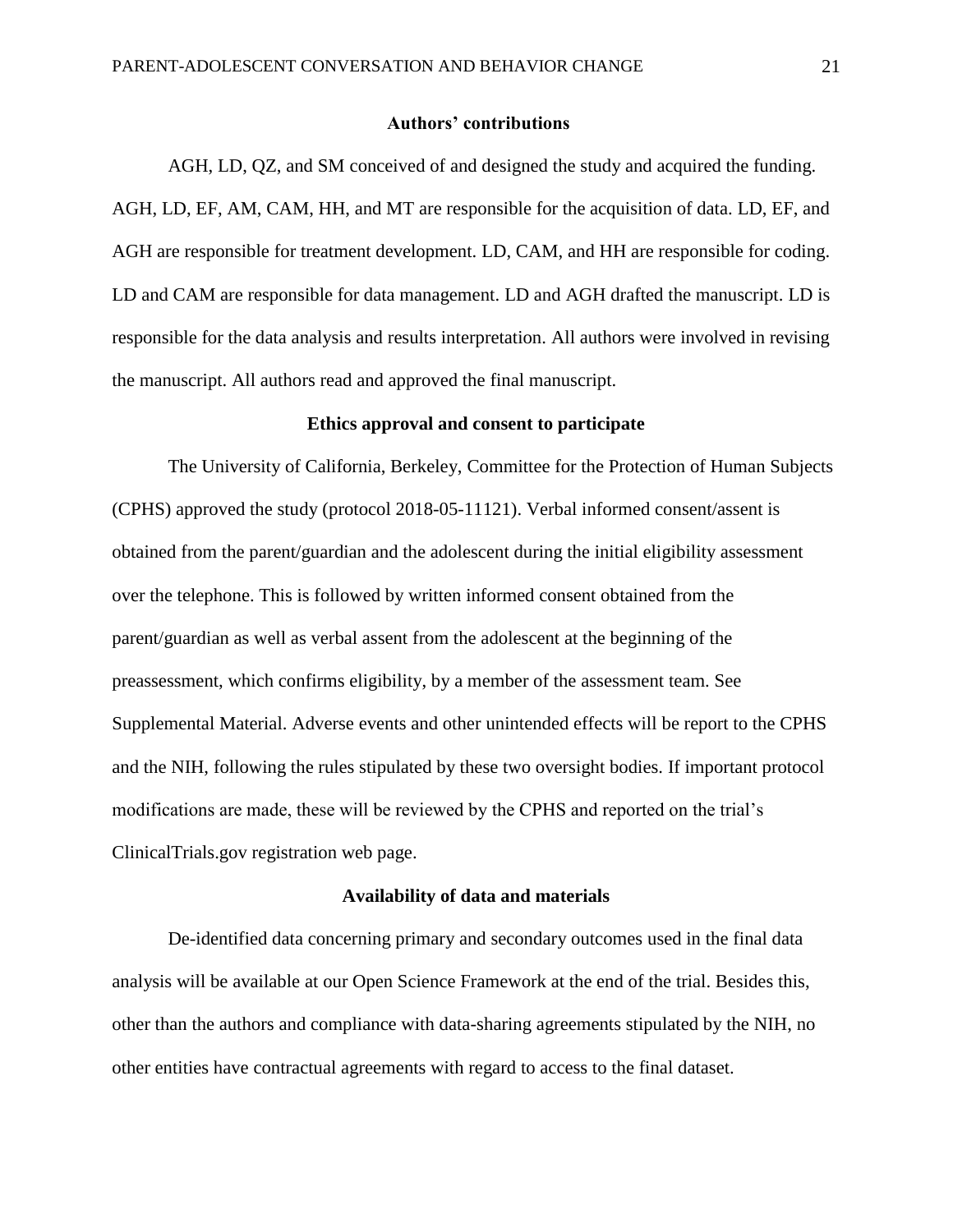# **References**

- Adan, A., Natale, V., Caci, H., & Prat, G. (2010). Relationship between circadian typology and functional and dysfunctional impulsivity. *Chronobiology International*, *27*, 606–619.
- Asarnow, L. D., McGlinchey, E., & Harvey, A. G. (2014). The Effects of Bedtime and Sleep Duration on Academic and Emotional Outcomes in a Nationally Representative Sample of Adolescents. *Journal of Adolescent Health*, *54*, 350–356.
- Beebe, D. W. (2011). Cognitive, Behavioral, and Functional Consequences of Inadequate Sleep in Children and Adolescents. *Pediatric Clinics of North America*, *58*, 649–665.
- Brand, S., Gerber, M., Hatzinger, M., Beck, J., & Holsboer-Trachsler, E. (2009). Evidence for similarities between adolescents and parents in sleep patterns. *Sleep Medicine*, *10*, 1124— 1131.
- Brand, S., Hatzinger, M., Beck, J., & Holsboer-Trachsler, E. (2009). Perceived parenting styles, personality traits and sleep patterns in adolescents. *Journal of Adolescence*, *32*, 1189–1207.
- Brooksbank, K., O'Donnell, J., Corbett, V., Shield, S., Ainsworth, R., Shearer, R., … Logue, J. (2019). Discussing Weight Management With Type 2 Diabetes Patients in Primary Care Using the Small Talk Big Difference Intervention: Protocol for a Randomized Controlled Trial. *JMIR Research Protocols*, *8*, e12162–e12162.
- Buysse, D. J., Reynolds, C. F., Monk, T. H., Berman, S. R., Kupfer, D. J., III, C. F. R., … Kupfer, D. J. (1989). The Pittsburgh Sleep Quality Index: a new instrument for psychiatric practice and research. *Psychiatry Research*, *28*, 193–213.
- Carney, C. E., Buysse, D. J., Ancoli-Israel, S., Edinger, J. D., Krystal, A. D., Lichstein, K. L., & Morin, C. M. (2012). The Consensus Sleep Diary: Standardizing Prospective Sleep Self-Monitoring. *Sleep*, *35*, 287–302.
- Carskadon, M. A., Acebo, C., Richardson, G. S., Tate, B. A., & Seifer, R. (1997). An Approach to Studying Circadian Rhythms of Adolescent Humans. *Journal of Biological Rhythms*, *12*, 278–289.
- Carskadon, M. A., Harvey, K., Duke, P., Anders, T. F., Litt, I. F., & Dement, W. C. (1980). Pubertal Changes in Daytime Sleepiness. *Sleep*, *2*, 453–460.
- Carskadon, M. A., Seifer, R., & Acebo, C. (1991). Reliability of six scales in a sleep questionnaire for adolescents. *Sleep Research*, *20*, 421.
- Carskadon, M. A., Vieira, C., & Acebo, C. (1993). Association between puberty and delayed phase preference. *Sleep*, Vol. 16, pp. 258–262.
- Cole, R. J., Kripke, D. F., Gruen, W., Mullaney, D. J., & Gillin, J. C. (1992). Automatic sleep/wake identification from wrist activity. *Sleep*, *15*, 461–469.
- Collins, S. E., Carey, K. B., & Otto, J. M. (2009). A New Decisional Balance Measure of Motivation to Change Among At-Risk College Drinkers. *Psychology of Addictive Behaviors*, *23*, 464–471.
- Collins, S. E., Eck, S., Torchalla, I., Schröter, M., & Batra, A. (2010). Decisional balance proportion: Quantifying qualitative data to represent motivation to change among treatmentseeking smokers. *Drug and Alcohol Dependence*, *111*, 82–88.
- Crowley, S. J., Acebo, C., & Carskadon, M. A. (2007). Sleep, circadian rhythms, and delayed phase in adolescence. *Sleep Medicine*, *8*, 602–612.
- de la Vega, R., Tomé-Pires, C., Solé, E., Racine, M., Castarlenas, E., Jensen, M. P., & Miró, J. (2015). The Pittsburgh Sleep Quality Index: Validity and factor structure in young people. *Psychological Assessment*, *27*, e22-7.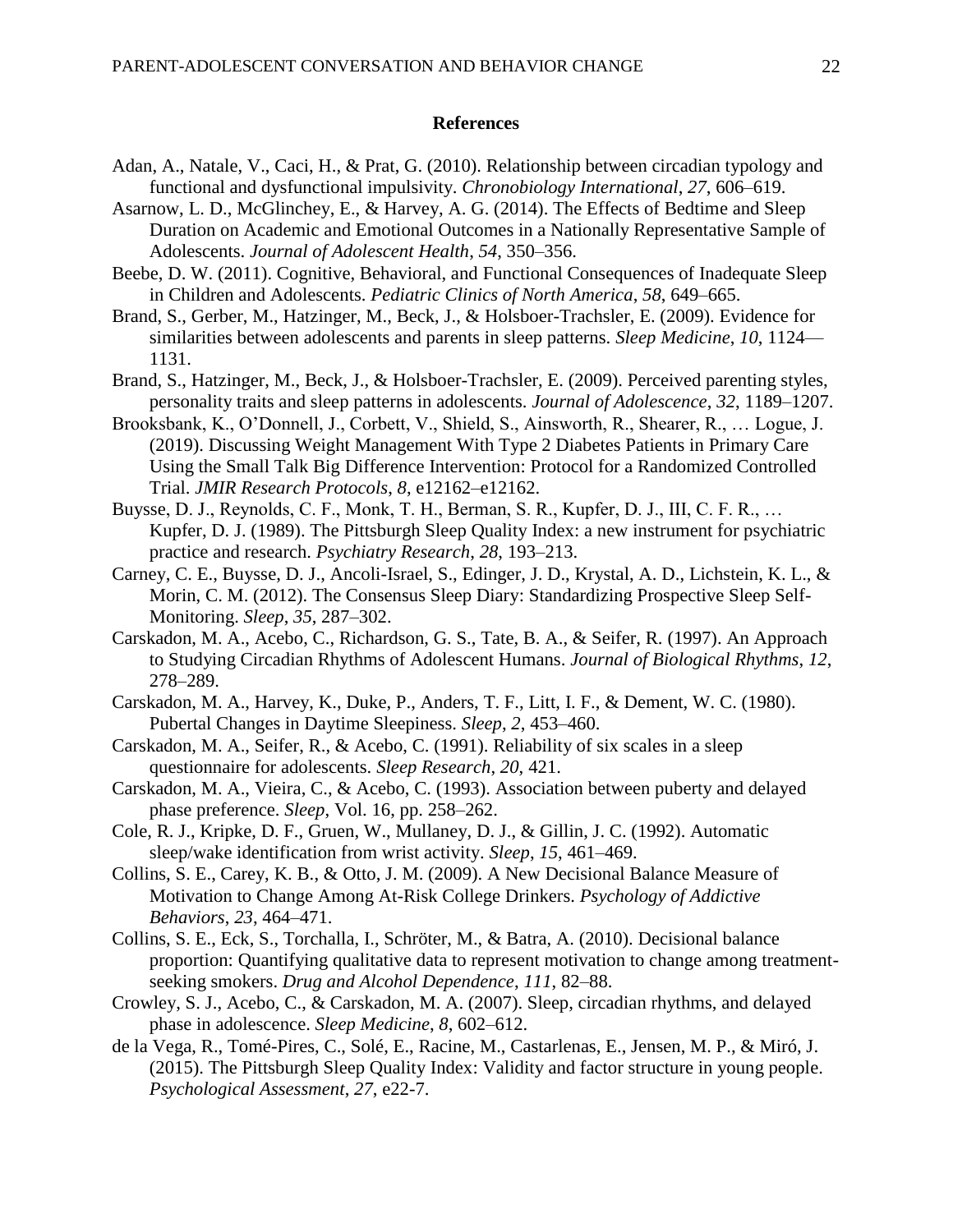- Deci, E. L., Eghrari, H., Patrick, B. C., & Leone, D. R. (1994). Facilitating Internalization: The Self-Determination Theory Perspective. *Journal of Personality*, *62*, 119–142.
- Díaz-Morales, J. F., de Leon, M. C. D., & Sorroche, M. G. (2007). Validity of the morningnesseveningness scale for children among Spanish adolescents. *Chronobiology International*, *24*, 435–447.
- Dong, L., Fine, E. R., & Harvey, A. G. (2019). Leveraging Theories of Behavior Change to Develop and Improve Mental Health Interventions. *Manuscript in Preparation*.
- Dong, L., Gumport, N. B., Martinez, A. J., & Harvey, A. G. (2019). Is improving sleep and circadian problems in adolescence a pathway to improved health? A mediation analysis. *Journal of Consulting and Clinical Psychology*, *87*, 757–771.
- Dotterer, A. M., Hoffman, L., Crouter, A. C., & McHale, S. M. (2008). A Longitudinal Examination of the Bidirectional Links Between Academic Achievement and Parent– Adolescent Conflict. *Journal of Family Issues*, *29*, 762–779.
- Edinger, J., Wyatt, J., Olsen, M., Stechuchak, K., Carney, C., Chiang, A., … Radtke, R. (2009). Reliability and Validity of the Duke Structured Interview for Sleep Disorders for Insomnia Screening. *SLEEP*, *32*, A265–A265.
- Ehrlich, K. B., Dykas, M. J., & Cassidy, J. (2012). Tipping points in adolescent adjustment: Predicting social functioning from adolescents' conflict with parents and friends. *Journal of Family Psychology*, *26*, 776–783.
- Eisenberg, N., Hofer, C., Spinrad, T. L., Gershoff, E. T., Valiente, C., Losoya, S. H., … Maxon, E. (2008). Understanding mother-adolescent conflict discussions: concurrent and acrosstime prediction from youths' dispositions and parenting. *Monographs of the Society for Research in Child Development*, *73*, vii–viii, 1–160.
- El-Sheikh, M., Bagley, E. J., Keiley, M., Elmore-Staton, L., Chen, E., & Buckhalt, J. A. (2013). Economic adversity and children's sleep problems: Multiple indicators and moderation of effects. *Health Psychology*, *32*, 849–859.
- El-Sheikh, M., Kelly, R. J., Bagley, E. J., & Wetter, E. K. (2012). Parental depressive symptoms and children's sleep: The role of family conflict. *Journal of Child Psychology and Psychiatry and Allied Disciplines*, *53*, 806–814.
- El-Sheikh, M., Kouros, C. D., Erath, S., Cummings, E. M., Keller, P., & Staton, L. (2009). Marital conflict and children's externalizing behavior: interactions between parasympathetic and sympathetic nervous system activity. *Monographs of the Society for Research in Child Development*, *74*, vii, 1–79.
- Erath, S. A., & Tu, K. M. (2011). The parenting context of children's sleep. In *Sleep and development: Familial and socio-cultural considerations* (pp. 29–49).
- Gau, S. S.-F., Shang, C.-Y., Merikangas, K. R., Chiu, Y.-N., Soong, W.-T., & Cheng, A. T.-A. (2007). Association between Morningness-Eveningness and Behavioral/Emotional Problems among Adolescents. *Journal of Biological Rhythms*, *22*, 268–274.
- Gavin, L. E., Williams, J. R., Rivera, M. I., & Lachance, C. R. (2015). Programs to Strengthen Parent-Adolescent Communication about Reproductive Health: A Systematic Review. *American Journal of Preventive Medicine*, *49*, S65–S72.
- Goldstein, D., Hahn, C. S., Hasher, L., Wiprzycka, U. J., & Zelazo, P. D. (2007). Time of day, intellectual performance, and behavioral problems in Morning versus Evening type adolescents: Is there a synchrony effect? *Personality and Individual Differences*. https://doi.org/10.1016/j.paid.2006.07.008

Gradisar, M., Wolfson, A. R., Harvey, A. G., Hale, L., Rosenberg, R., & Czeisler, C. A. (2013).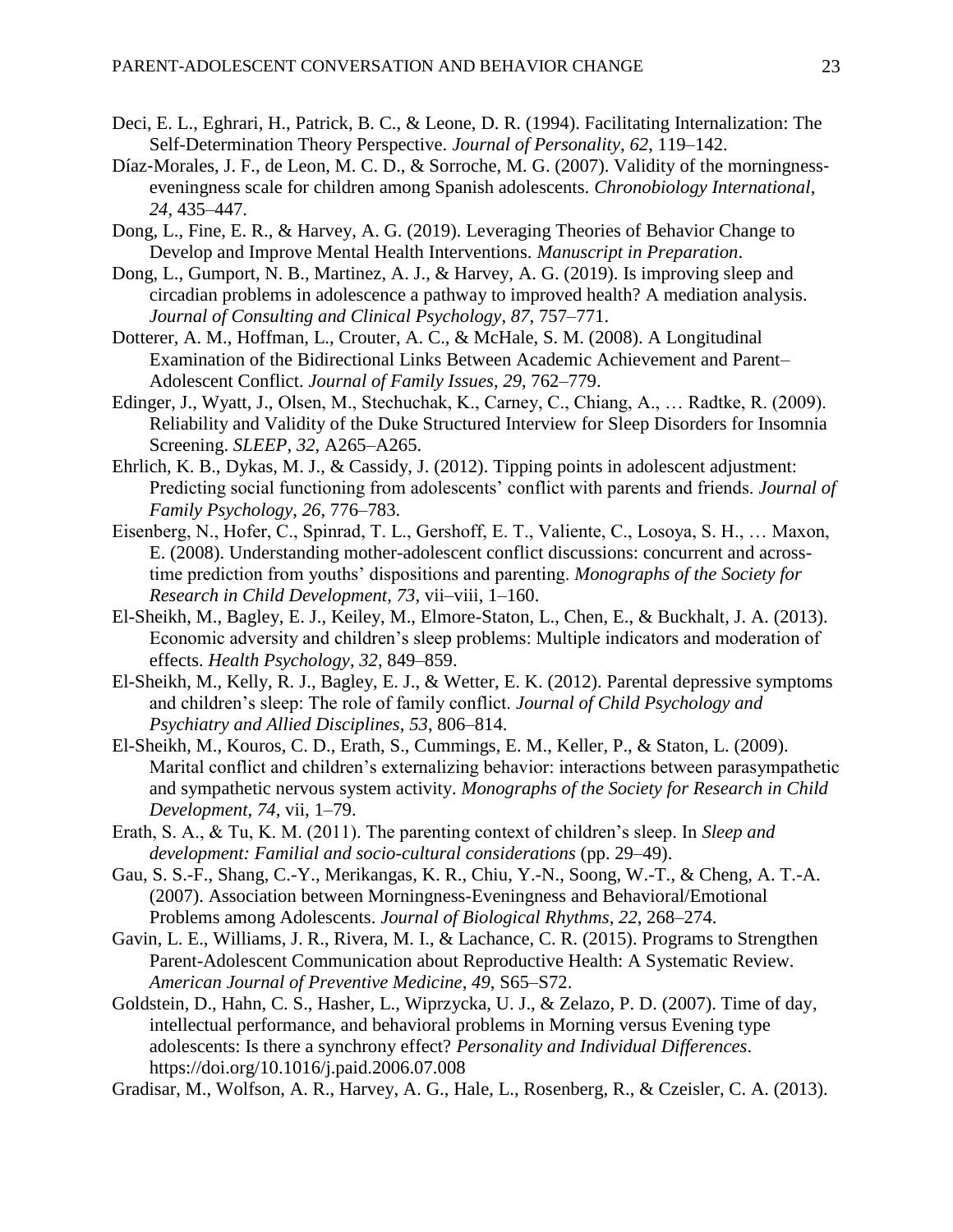The sleep and technology use of Americans: Findings from the National Sleep Foundation's 2011 sleep in America poll. *Journal of Clinical Sleep Medicine*, *9*, 1291–1299.

- Harvey, A. G. (2016). A Transdiagnostic Intervention for Youth Sleep and Circadian Problems. *Cognitive and Behavioral Practice*, *23*, 341–355.
- Harvey, A. G., & Buysse, D. J. (2017). *Treating Sleep Problems: A Transdiagnostic Approach*. New York, NY: The Guilford Press.
- Harvey, A. G., Hein, K., Dolsen, M. R., Dong, L., Rabe-Hesketh, S., Gumport, N. B., … Blum, D. J. (2018). Modifying the Impact of Eveningness Chronotype ("Night-Owls") in Youth: A Randomized Controlled Trial. *Journal of the American Academy of Child & Adolescent Psychiatry*, *57*, 742–754.
- Hessler, D. M., & Katz, L. F. (2010). Brief report: Associations between emotional competence and adolescent risky behavior. *Journal of Adolescence*, *33*, 241–246.
- Hetherington, E. M. (2008). Coping with marital transitions: A family systems perspective. *Monographs of the Society for Research in Child Development*, *57*, 1–14.
- Insel, T. R. (2015). The NIMH experimental medicine initiative. *World Psychiatry*, *14*, 151–153.
- Jaccard, J., & Dittus, P. (1991). *Parent-Teen Communication: Toward the Prevention of Unintended Pregnancies*. New York, NY: Springer-Verlag.
- Jaccard, J., & Levitz, N. (2015). Parent-based interventions to reduce adolescent problem behaviors: New directions for self-regulation approaches. In G. Oettingen & P. M. Gollwitzer (Eds.), *Self-Regulation in Adolescence* (pp. 357–389). Cambridge University Press.
- Johnson, N. L., Kirchner, H. L., Rosen, C. L., Storfer-Isser, A., Cartar, L. N., Ancoli-Israel, S., … Redline, S. (2007). Sleep estimation using wrist actigraphy in adolescents with and without sleep disordered breathing: a comparison of three data modes. *Sleep*, *30*, 899–905.
- Kaufman, J., Birmaher, B., Brent, D., Rao, U., Flynn, C., Moreci, P., … Ryan, N. (1997). Schedule for Affective Disorders and Schizophrenia for School-Age Children-Present and Lifetime Version (K-SADS-PL): initial reliability and validity data. *Journal of the American Academy of Child and Adolescent Psychiatry*, *36*, 980–988.
- Kerr, M., Stattin, H., & Özdemir, M. (2012). Perceived parenting style and adolescent adjustment: Revisiting directions of effects and the role of parental knowledge. *Developmental Psychology*, *48*, 1540–1552.
- Kim, S., Dueker, G. L., Hasher, L., & Goldstein, D. (2002). Children's time of day preference: age, gender and ethnic differences. *Personality and Individual Differences*, *33*, 1083–1090.
- Klahr, A. M., Rueter, M. A., McGue, M., Iacono, W. G., & Alexandra Burt, S. (2011). The relationship between parent-child conflict and adolescent antisocial behavior: Confirming shared environmental mediation. *Journal of Abnormal Child Psychology*, *39*, 683–694.
- Lohaus, A., Vierhaus, M., & Ball, J. (2009). Parenting Styles and Health-Related Behavior in Childhood and Early Adolescence. *The Journal of Early Adolescence*, *29*, 449–475.
- Matricciani, L., Blunden, S., Rigney, G., Williams, M. T., & Olds, T. S. (2013). Children's sleep needs: is there sufficient evidence to recommend optimal sleep for children? *Sleep*, *36*, 527– 534.
- McAuley, E. D., Duncan, T., & Tammen, V. V. (1989). Psychometric properties of the intrinsic motivation inventoiy in a competitive sport setting: A confirmatory factor analysis. *Research Quarterly for Exercise and Sport*, *60*, 48–58.
- Michie, S., Abraham, C., Whittington, C., McAteer, J., & Gupta, S. (2009). Effective techniques in healthy eating and physical activity interventions: A meta-regression. *Health Psychology*,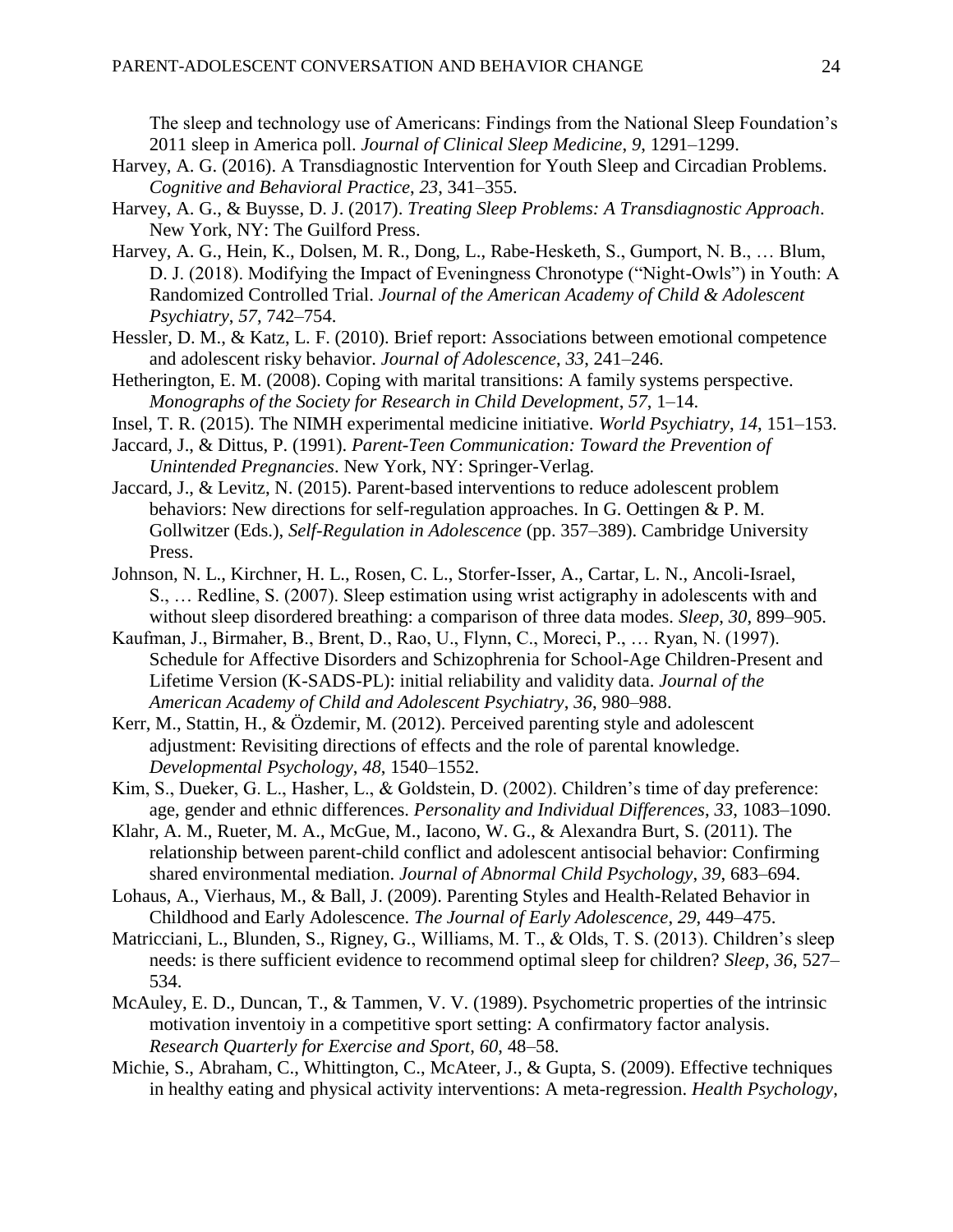*28*, 690–701.

- Michie, S., Atkins, L., & West, R. (2014). *The Behaviour Change Wheel: A Guide to Designing Interventions*. Great Britain: Silverback Publishing.
- Michie, S., Churchill, S., & West, R. (2011). Identifying Evidence-Based Competences Required to Deliver Behavioural Support for Smoking Cessation. *Annals of Behavioral Medicine*, *41*, 59–70.
- Michie, S., Richardson, M., Johnston, M., Abraham, C., Francis, J., Hardeman, W., … Wood, C. E. (2013). The behavior change technique taxonomy (v1) of 93 hierarchically clustered techniques: Building an international consensus for the reporting of behavior change interventions. *Annals of Behavioral Medicine*, *46*, 81–95.
- Michie, S., van Stralen, M. M., & West, R. (2011). The behaviour change wheel: A new method for characterising and designing behaviour change interventions. *Implementation Science*, *6*, 42.
- Michie, S., Wood, C. E., Johnston, M., Abraham, C., Francis, J. J., & Hardeman, W. (2015). Behaviour change techniques: the development and evaluation of a taxonomic method for reporting and describing behaviour change interventions (a suite of five studies involving consensus methods, randomised controlled trials and analysis of qualitative da. *Health Technology Assessment*, *19*, 1–188.
- Miller, A. L., Lumeng, J. C., & LeBourgeois, M. K. (2015). Sleep patterns and obesity in childhood. *Current Opinion in Endocrinology & Diabetes and Obesity*, *22*, 41–47.
- Negriff, S., Dorn, L. D., Pabst, S. R., & Susman, E. J. (2011). Morningness/eveningness, pubertal timing, and substance use in adolescent girls. *Psychiatry Research*, *185*, 408–413.
- Pearson, N., Atkin, A. J., Biddle, S. J. H., Gorely, T., & Edwardson, C. (2010). Parenting styles, family structure and adolescent dietary behaviour. *Public Health Nutrition*, *13*, 1245–1253.
- Piko, B. F., & Balázs, M. Á. (2012). Authoritative parenting style and adolescent smoking and drinking. *Addictive Behaviors*, *37*, 353–356.
- Prinz, R. J., Foster, S., Kent, R. N., & O'Leary, K. D. (1979). Multivariate assessment of conflict in distressed and nondistressed mother-adolescent dyads. *Journal of Applied Behavior Analysis*, *12*, 1311489.
- Prinz, R. J., & Kent, R. N. (1978). Recording parent-adolescent interactions without the use of frequency or interval-by-interval coding. *Behavior Therapy*, *9*, 602–604.
- Reimuller, A., Hussong, A., & Ennett, S. T. (2011). The Influence of Alcohol-Specific Communication on Adolescent Alcohol Use and Alcohol-Related Consequences. *Prevention Science*, *12*, 389–400.
- Robin, A. L., & Foster, S. L. (1989). *Negotiating parent-adolescent conflict: A behavioral-family systems approach*. New York, NY: Guildford Press.
- Roenneberg, T., Kuehnle, T., Pramstaller, P. P., Ricken, J., Havel, M., Guth, A., & Merrow, M. (2004). A marker for the end of adolescence. *Current Biology*, *14*, R1038–R1039.
- Sadeh, A., Sharkey, K. M., & Carskadon, M. A. (1994). Activity-based sleep-wake identification: an empirical test of methodological issues. *Sleep*, *17*, 201–207.
- Sawyer, S. M., Azzopardi, P. S., Wickremarathne, D., & Patton, G. C. (2018). The age of adolescence. *The Lancet Child & Adolescent Health*, *2*, 223–228.
- Saxbe, D. E., Ramos, M. R., Timmons, A. C., Rodriguez, A. R., & Margolin, G. (2014). A path modeling approach to understanding family conflict: Reciprocal patterns of parent coercion and adolescent avoidance. *Journal of Family Psychology*, *28*, 415–420.
- Schaal, S., Peter, M., & Randler, C. (2010). Morningness-eveningness and physical activity in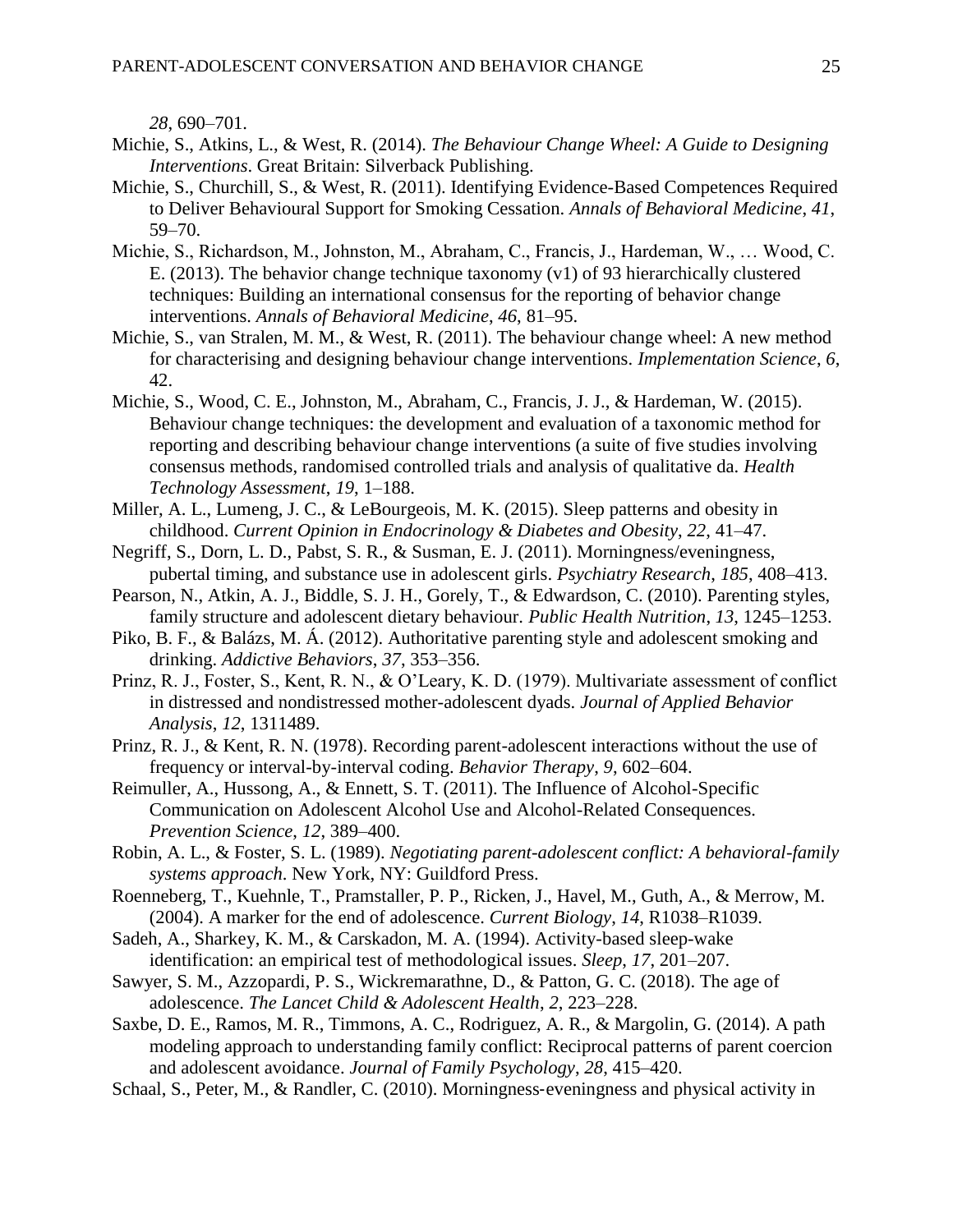adolescents. *International Journal of Sport and Exercise Psychology*, *8*, 147–159.

- Schuster, M. A., Corona, R., Elliott, M. N., Kanouse, D. E., Eastman, K. L., Zhou, A. J., & Klein, D. J. (2008). Evaluation of Talking Parents, Healthy Teens, a new worksite based parenting programme to promote parent-adolescent communication about sexual health: randomised controlled trial. *BMJ*, *337*, a308–a308.
- Shahid, A., Wilkinson, K., Marcu, S., & Shapiro, C. M. (2011). *Columbia-Suicide Severity Rating Scale (C-SSRS)* (A. Shahid, K. Wilkinson, S. Marcu, & C. M. Shapiro, Eds.). New York, NY: Springer New York.
- Short, M. A., Arora, T., Gradisar, M., Taheri, S., & Carskadon, M. A. (2017). How Many Sleep Diary Entries Are Needed to Reliably Estimate Adolescent Sleep? *Sleep*, *40*. https://doi.org/10.1093/sleep/zsx006
- Short, M. A., Gradisar, M., Lack, L. C., & Wright, H. R. (2013). The impact of sleep on adolescent depressed mood, alertness and academic performance. *Journal of Adolescence*, *36*, 1025–1033.
- Smetana, J. G., Campione-Barr, N., & Metzger, A. (2006). Adolescent Development in Interpersonal and Societal Contexts. *Annual Review of Psychology*, *57*, 255–284.
- St. George, S. M., Wilson, D. K., Schneider, E. M., & Alia, K. A. (2013). Project SHINE: Effects of Parent-Adolescent Communication on Sedentary Behavior in African American Adolescents. *Journal of Pediatric Psychology*, *38*, 997–1009.
- Steinberg, L., Dahl, R., Keating, D., Kupfer, D. J., Masten, A. S., & Pine, D. S. (2015). The Study of Developmental Psychopathology in Adolescence: Integrating Affective Neuroscience with the Study of Context. In *Developmental Psychopathology* (pp. 710–741). Hoboken, NJ, USA: John Wiley & Sons, Inc.
- Tarokh, L., Saletin, J. M., & Carskadon, M. A. (2016). Sleep in adolescence: Physiology, cognition and mental health. *Neuroscience & Biobehavioral Reviews*, *70*, 182–188.
- Walsh, D. M. J., Moran, K., Cornelissen, V., Buys, R., Claes, J., Zampognaro, P., … Woods, C. B. (2019). The development and codesign of the PATHway intervention: a theory-driven eHealth platform for the self-management of cardiovascular disease. *Translational Behavioral Medicine*, *9*, 76–98.
- White, J. (2012). The contribution of parent-child interactions to smoking experimentation in adolescence: implications for prevention. *Health Education Research*, *27*, 46–56.
- Widman, L., Choukas-Bradley, S., Noar, S. M., Nesi, J., & Garrett, K. (2016). Parent-Adolescent Sexual Communication and Adolescent Safer Sex Behavior: AMeta-Analysis. *JAMA Pediatrics*, *170*, 52–61.
- Wilson, H. W., & Donenberg, G. (2004). Quality of parent communication about sex and its relationship to risky sexual behavior among youth in psychiatric care: a pilot study. *Journal of Child Psychology and Psychiatry, and Allied Disciplines*, *45*, 387–395.
- Wolfson, A. R., & Carskadon, M. A. (2003). Understanding adolescents' sleep patterns and school performance: A critical appraisal. *Sleep Medicine Reviews*, *7*, 491–506.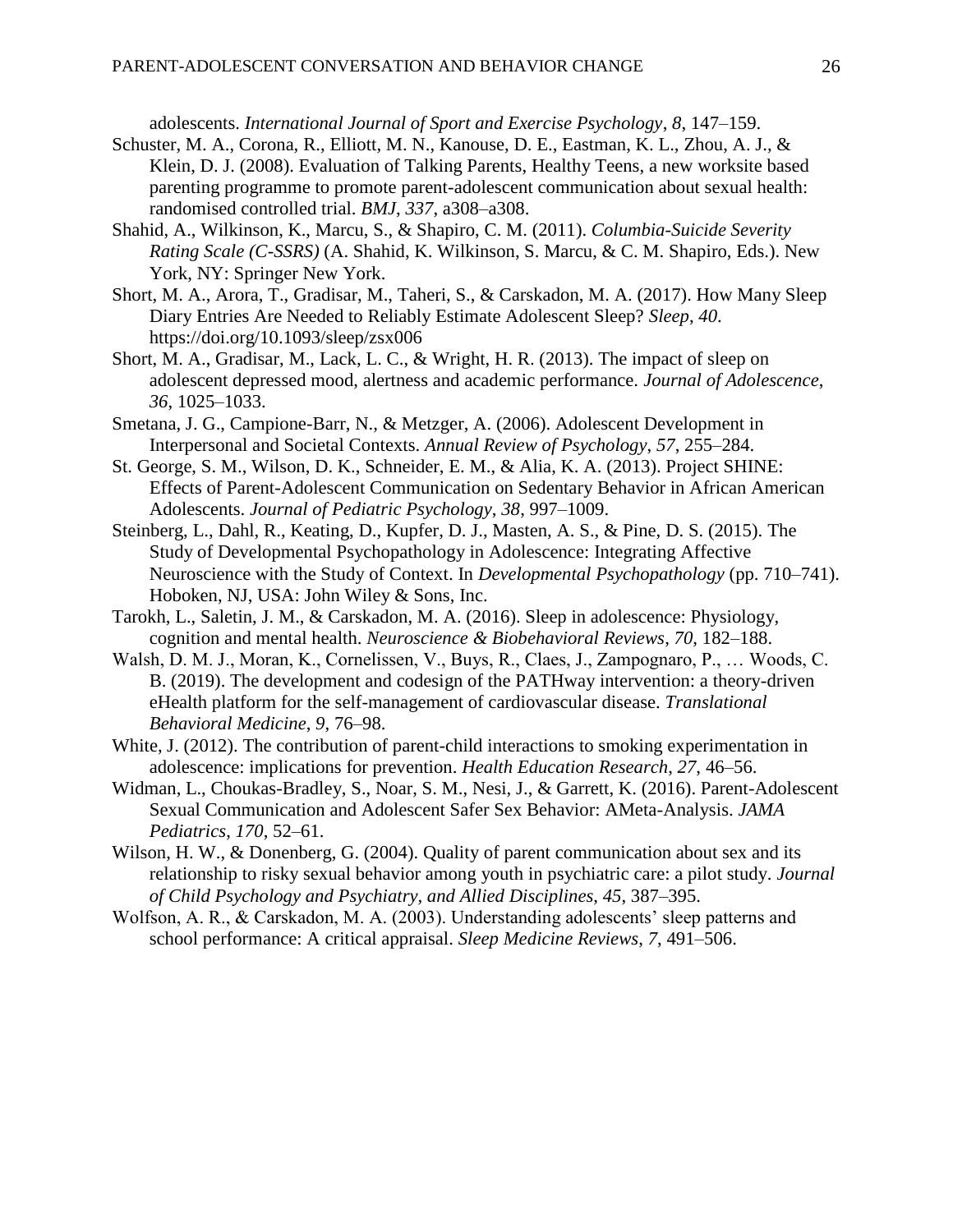

*Figure 1*. Predicted outcomes of the Parent Behavior Change Intervention (PBC-I) on teen sleeppromoting behavior. \*Denotes the predictions tested in the proposed 2-year trial.  $BCT =$ behavior change technique;  $TPB =$  theory of planned behavior;  $SRT =$  self-regulation theory;  $\text{OLT}$  = operant learning theory;  $\text{RPT}$  = relapse prevention theory. Examples of candidate BCTs based on Michie, Hardeman, Fanshawe et al. (2008) (and in general) refer to the Hot Topics Task assessment, which will index the broader impacts, beyond sleep, of the PBC-I.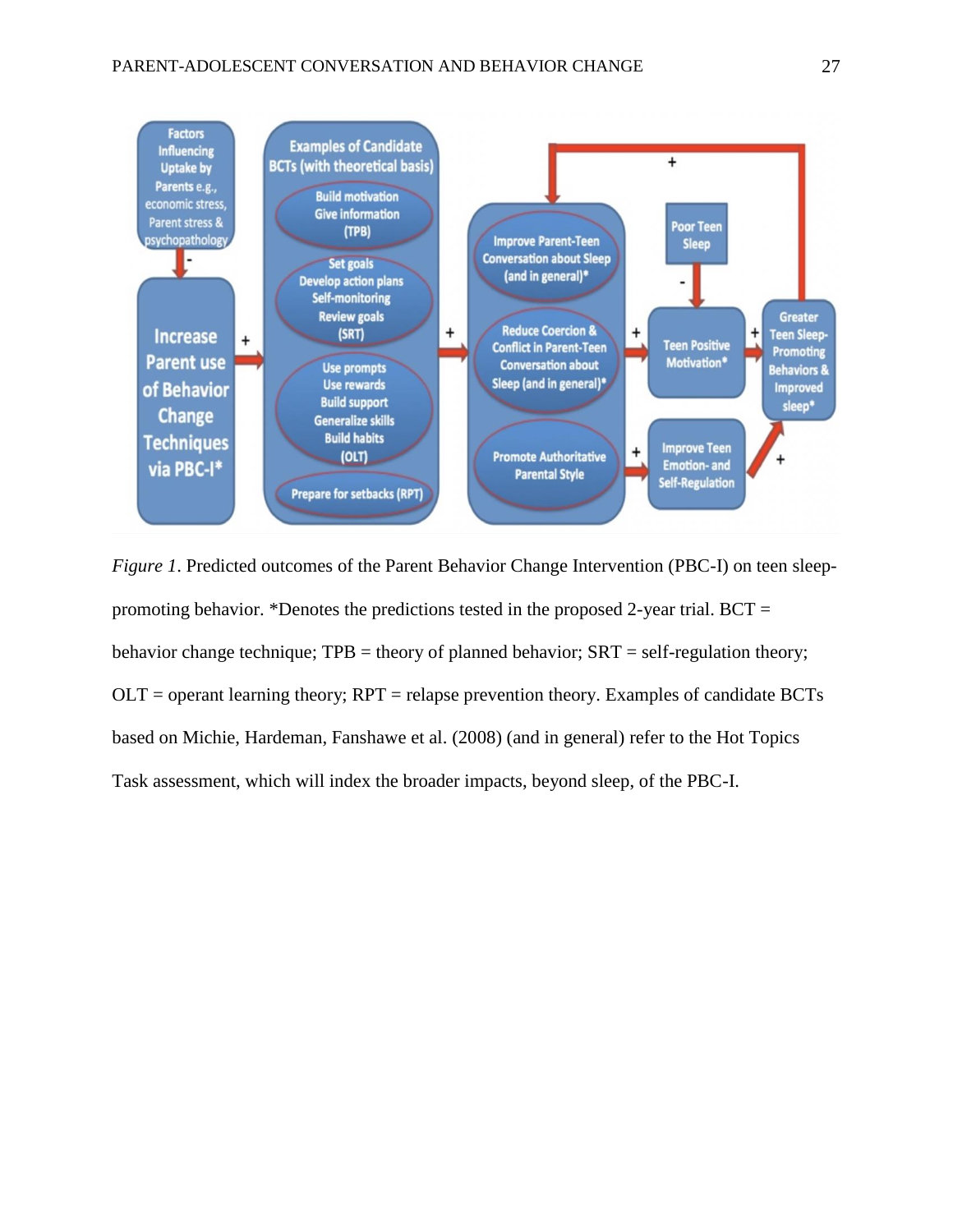

*Figure 2.* Summary of the experimental medicine approach. PBC-I = Parent Behavior Change Intervention; TranS-C = Transdiagnostic Sleep and Circadian Intervention; BCT = behavior change technique; PSQI = Pittsburgh Sleep Quality Index.